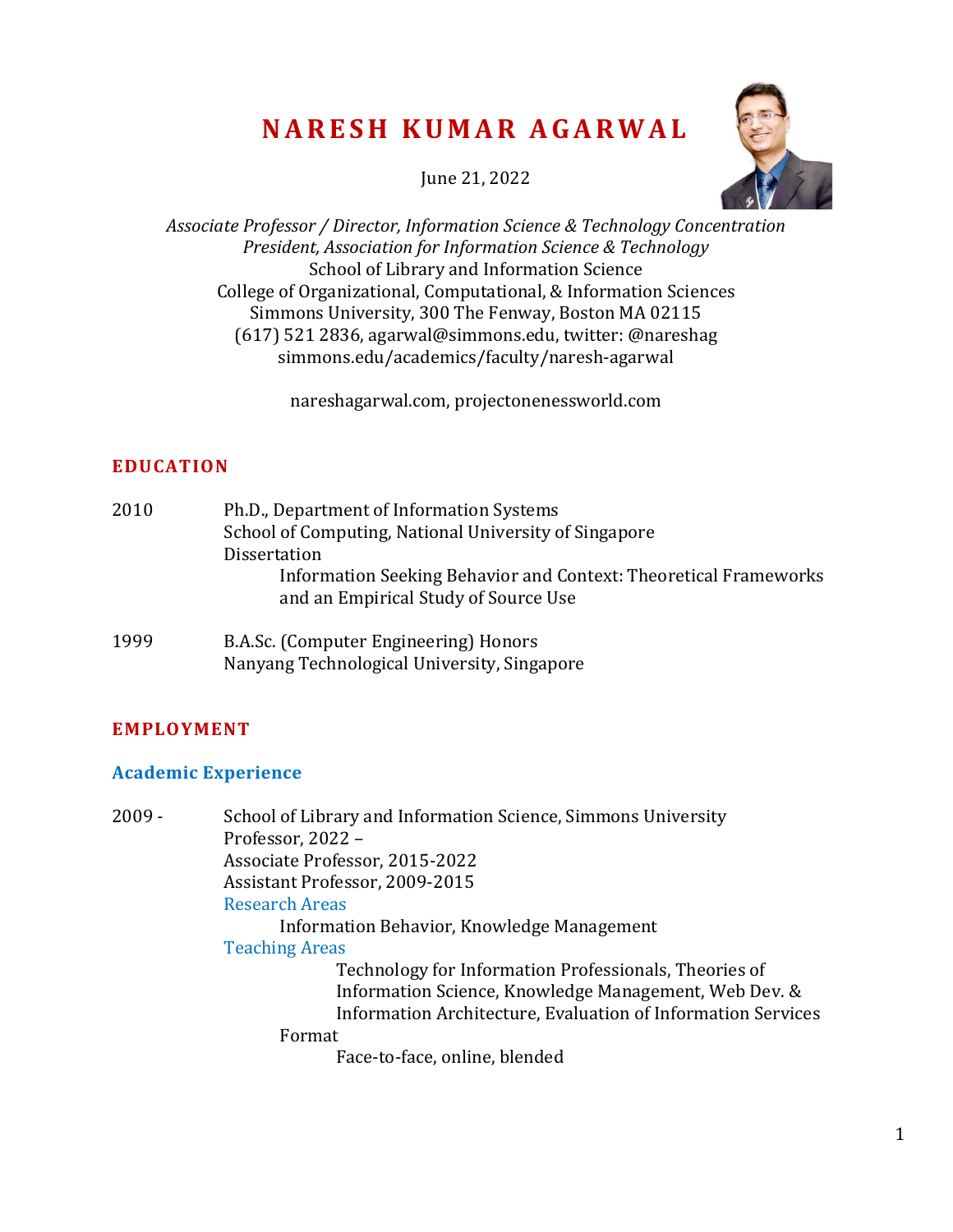2004-2007 Department of Information Systems, School of Computing National University of Singapore Research Assistant, 2004-2006 Teaching Assistant, 2007

#### **Industry Experience**

1997-2004 Software Industry experience, Singapore GDC Technology Ltd, Digital Cinema Technology, 2003-2004 HeliXense Pte Ltd, BioInformatics, 2002 Innova Solutions, Customer Relationship/Telecom, 2001-2002 MediaRing Ltd, Voice-over-IP, 1999-2001 Hewlett-Packard, Telecom, Internship, 1997

# **PUBLICATIONS**

### **Refereed Journal Articles**

- J1.Islam, M. A. & Agarwal, N. K. (accepted). Proceedings of the Annual Meetings of the Association for Information Science and Technology: Analysis of two decades of published research. *Information Discovery and Delivery*, accepted Jun 20, 2022.
- J2.AlShakhs, B. H.\* & Agarwal, N. K. (2022). Information seeking behavior and knowledge transfer: A case study of family business owners in Kuwait. *Journal of Information and Knowledge Management*. Early cite https://doi.org/10.1142/S0219649222500381
- *J3.* Agarwal, N. K., Mitiku, T.\*, & Lu, W.\* (2022). Disconnectedness in a connected world: Why people ignore messages and calls. *Aslib Journal of Information Management.* Early cite https://doi.org/10.1108/AJIM-05-2021-0150
- J4.Agarwal, N. K. (2022). Integrating models and integrated models: towards a unified model of information seeking behaviour. *Information Research, 27*(1), paper 922. https://doi.org/10.47989/irpaper922
- J5.Islam, M. A. & Agarwal, N. K. (2021). Towards Effective South Asian and International Collaboration in Library and Information Science Education and Research. *Bangladesh Journal of Library & Information Science*, *2*(3), 17-36*.*
- J6.Agarwal, N.K. & Alsaeedi, F.\* (2021). Creation, dissemination, mitigation: Towards a disinformation behavior framework and model. *Aslib Journal of Information Management, 73*(5), 639-658. <https://doi.org/10.1108/AJIM-01-2021-0034> (A poster based on this paper was among the Top 10 most downloaded articles, Wiley, 2022)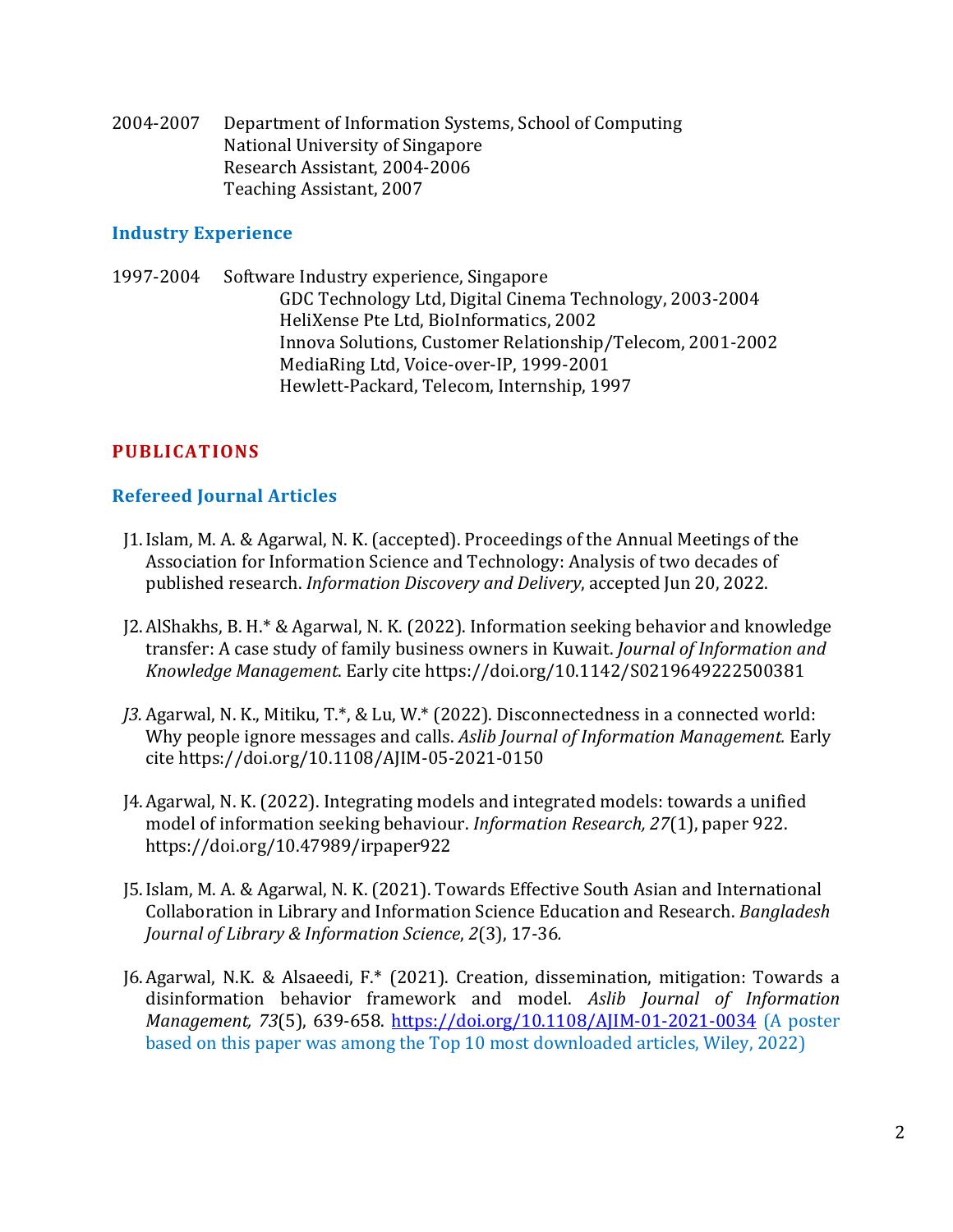- *J7.* Agarwal, N.K. & Lu, W.\* (2021). The Yin and Yang of smartphones: An interview study of smartphone use and its effects. *Global Knowledge, Memory, and Communication*, Early cite https://doi.org/10.1108/GKMC-01-2021-0018
- J8.Agarwal, N.K. & Islam, M.A. (2020). Looking for Knowledge Management in Library and Information Science Research. *Global Knowledge, Memory, and Communication, 69* (8/9), 697-716*.* https://doi.org/10.1108/GKMC-01-2020-0001
- J9.Islam, M.A. & Agarwal, N.K. (2020). What is the impact of Library and Information Science on Knowledge Management research? *VINE: The Journal of Information and Knowledge Management Systems, 51*(1), 1-26. https://doi.org/10.1108/VJIKMS-11- 2018-0098
- J10. Campana, K. & Agarwal, N.K. (2019). The Landscape of Research on Learning in Low-tech Environments. *Information and Learning Sciences. 120*(11/12), 687-703. <https://doi.org/10.1108/ILS-10-2019-0103>
- J11. Islam, M.A., Agarwal, N.K., & Ikeda, M. (2017). Effect of Knowledge Management on Service Innovation in Academic Libraries. *IFLA Journal. 43*(3), 266-281. <https://doi.org/10.1177/0340035217710538>
- J12. Marouf, L.N. & Agarwal, N.K. (2016) Are faculty members ready? Individual factors affecting Knowledge Management readiness in Universities. *Journal of Information and Knowledge Management, 15*(3), 1650024, 28 pages. <https://doi.org/10.1142/S0219649216500246>
- J13. Agarwal, N.K. & Marouf, L. (2016)+. Quantitative and qualitative instruments for knowledge management readiness assessment in universities. *Qualitative and Quantitative Methods in Libraries, 5*(1), 149-164. http://www.qqmljournal.net/index.php/qqml/article/view/313
- J14. Islam, M.A., Agarwal, N.K. & Ikeda, M. (2015)+. How do academic libraries work with their users to co-create value for service innovation?: A qualitative survey. *Qualitative and Quantitative Methods in Libraries, 4*(3), 637- 658. http://www.qqml.net/index.php/qqml/article/view/274
- J15. Agarwal, N.K. (2015). Towards a Definition of Serendipity in Information Behaviour. *Information Research, 20*(3), paper 675. [http://informationr.net/ir/20-](http://informationr.net/ir/20-3/paper675.html) [3/paper675.html](http://informationr.net/ir/20-3/paper675.html)
- J16. Islam, M.A., Agarwal, N.K. & Ikeda, M. (2015). Conceptualizing value co-creation for service innovation in academic libraries. *Business Information Review, 32*(1), 45-52. https://doi.org/10.1177/0266382115573155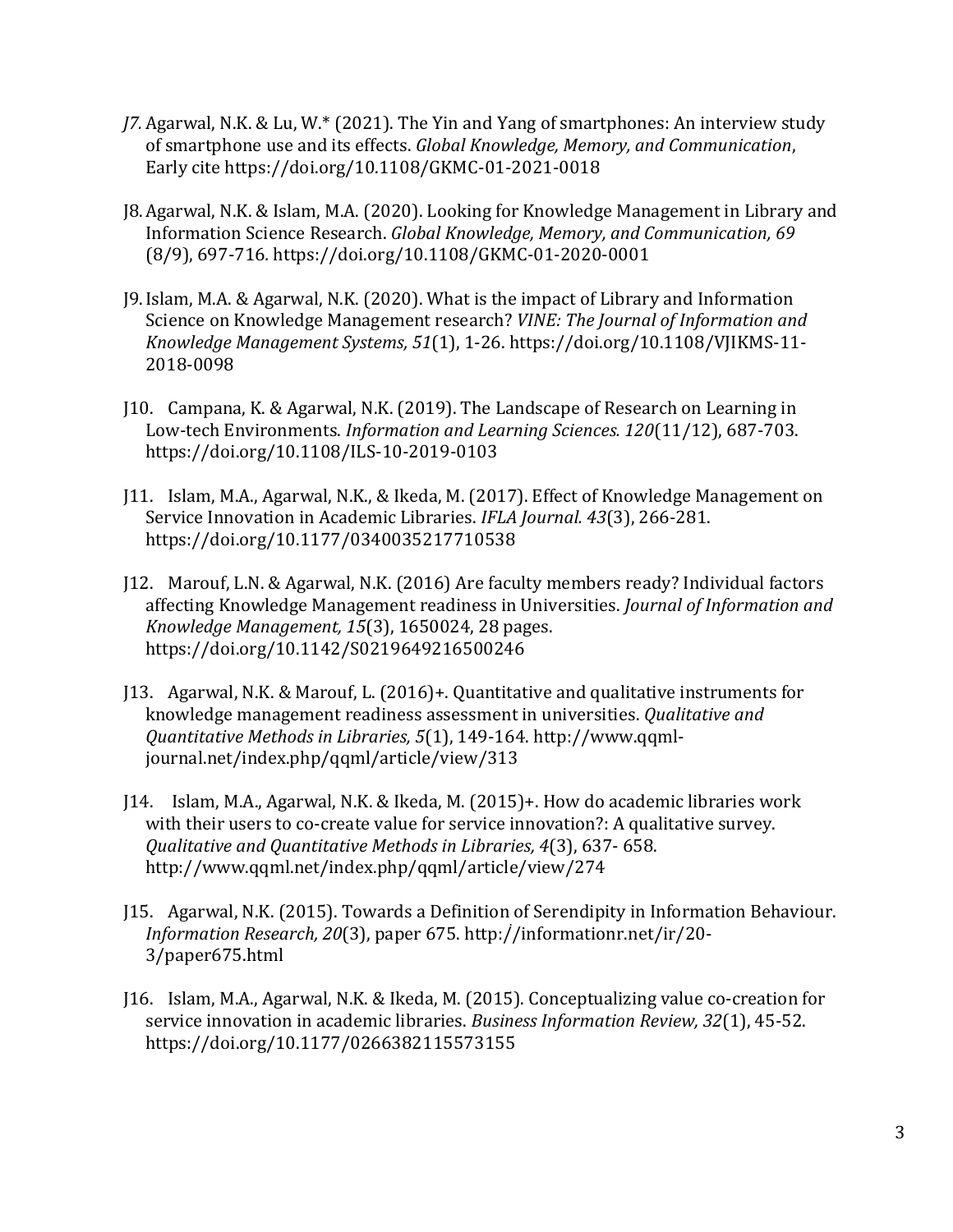- J17. Agarwal, N.K. & Islam, M.A. (2015). Knowledge retention and transfer: How libraries manage employees leaving and joining. *VINE: The Journal of Information and Knowledge Management Systems. 45*(2), 150-171. https://doi.org/10.1108/VINE-06- 2014-0042
- J18. Islam, M.A., Agarwal, N.K. & Ikeda, M. (2015). Knowledge management for service innovation in academic libraries: A qualitative study. *Library Management, 36*(1/2), 40- 57. https://doi.org/10.1108/LM-08-2014-0098
- J19. Islam, M.A., Agarwal, N.K. & Ikeda, M. (2014). Library adoption of knowledge management using Web 2.0: A new paradigm for libraries. *IFLA Journal. 40*(4), 317- 330. https://doi.org/10.1177/0340035214552054
- J20. Agarwal, N.K. & Marouf, L.N. (2014). Initiating knowledge management in colleges and universities: A template. *International Journal of Knowledge Content Development & Technology, 4*(2), 67-95. https://doi.org/10.5865/IJKCT.2014.4.2.067
- J21. Turcios, M.E.\*, Agarwal, N.K. & Watkins, L. (2014) How much of library and information science literature qualifies as research? *The Journal of Academic Librarianship, 40*(5), 473-479. https://doi.org/10.1016/j.acalib.2014.06.003
- J22. Agarwal, N.K. & Lawrence, H.\* (2014). Office location map of individuals in the library and other college campus buildings. *The Journal of Web Librarianship, 8*(3), 305- 323. https://doi.org/10.1080/19322909.2014.927744
- J23. Agarwal, N.K. & Islam, M.A. (2014). Knowledge management implementation in a library: Mapping tools and technologies to phases of the KM cycle. *VINE: The Journal of Information and Knowledge Management Systems, 44*(3), 322-344. https://doi.org/10.1108/VINE-01-2014-0002
- J24. Koeniger-Donohue, R., Agarwal, N.K., Hawkins, J.W. & Stowell, S.\* (2014) Role of nurse practitioners in encouraging use of personal health records. *The Nurse Practitioner, 39*(7), 1-8. https://doi.org/10.1097/01.NPR.0000450743.39981.93
- J25. Agarwal, N.K. & Rahim, N.F.A. (2014)+. Student expectations from a cross-cultural virtual collaboration: A qualitative analysis. *Qualitative and Quantitative Methods in Libraries, 3*(1), 221-234. http://www.qqml.net/index.php/qqml/article/view/132
- J26. Agarwal, N.K., Xu, Y. (C.) & Poo, D.C.C. (2011). A context-based investigation into source use by information seekers. *Journal of the Association for Information Science and Technology, 62*(6), 1087-1104. https://doi.org/10.1002/asi.21513
- J27. Agarwal, N.K. & Poo, D.C.C. (2008). Capturing tacit knowledge across different domains: Knowledge community (K-Comm). In A. Mitra (Ed.) Special Issue on KM,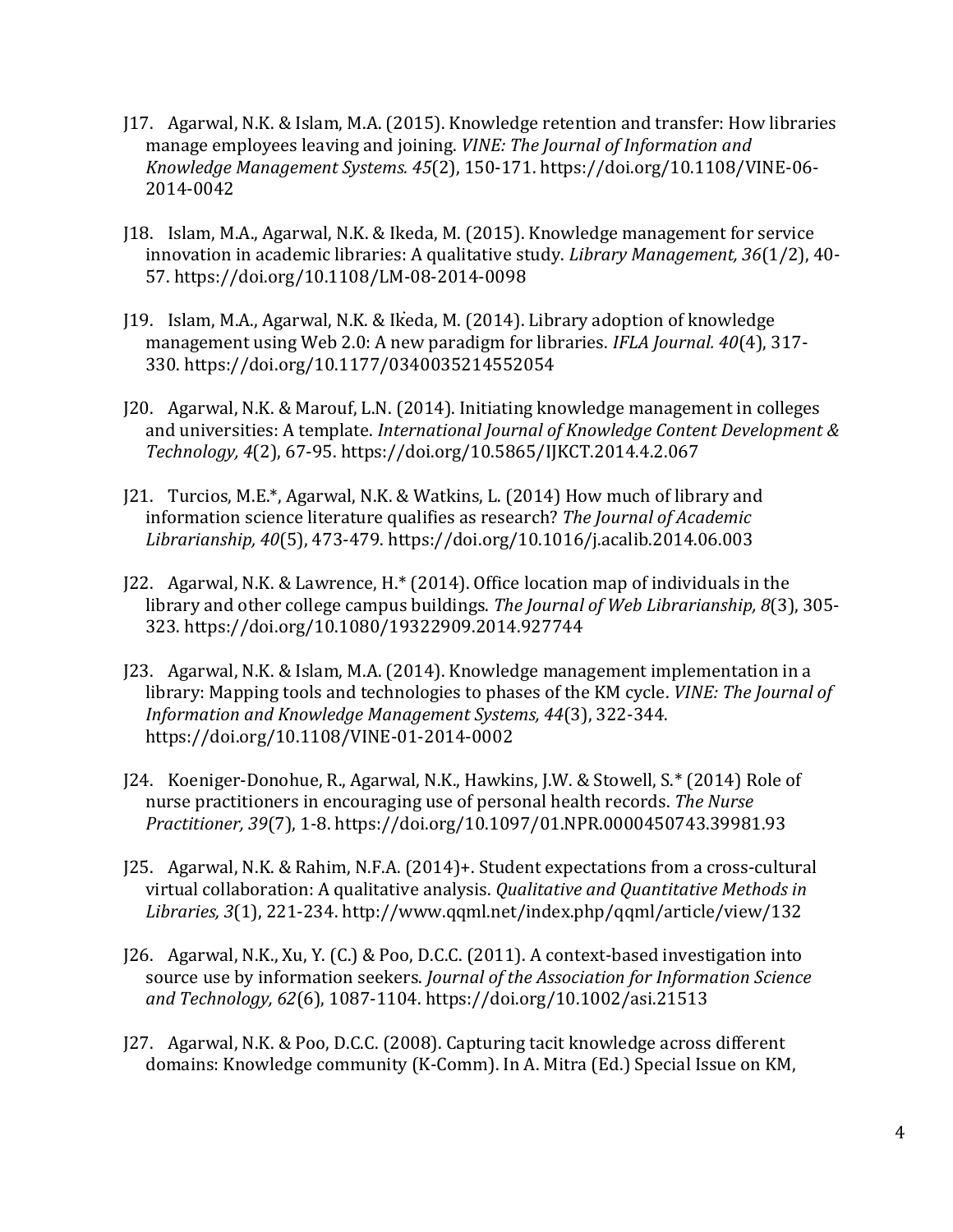*International Journal of Business Information Systems, 3*(6), 668-685. https://doi.org/10.1504/IJBIS.2008.018997

- J28. Agarwal, N. K., & Poo, D. C. (2007). HCI and information search: Capturing task and searcher characteristics through 'user ability to specify information need'. *Lecture Notes in Computer Science*, Part III-Retrieval, Searching, Browsing and Navigation, 4557, 373-382. https://doi.org/10.1007/978-3-540-73345-4\_43
- J29. Agarwal, N.K. & Poo, D.C.C. (2006). Meeting knowledge management challenges through effective search. *International Journal of Business Information Systems, 1*(3), 292-309. https://doi.org/10.1504/IJBIS.2006.008601

### **Invited Journal Article**

J30. Agarwal, N.K. & Campana, K. (2019). Insights into Learning in Low-tech, Information-rich Environments: Editorial. *Information and Learning Sciences. 120*(11/12), 681-686. https://doi.org/10.1108/ILS-11-2019-141

### **Refereed Articles in Conference Proceedings**

- C1. Agarwal, N.K., Huang, Y.H., & Erdelez, S. (2021). Aha! Librarians' predisposition for information encountering and serendipity in the workplace. In *Proceedings of the 49th Annual Conference of the Canadian Association for Information Science, Jun 7-10, 2021*, 1- 8. https://journals.library.ualberta.ca/ojs.cais-acsi.ca/index.php/caisasci/article/view/1203/1038
- C2. Agarwal, N.K. & Lu, W.\* (2020). Response to non-response: How people react when their smartphone messages and calls are ignored. In *Proceedings of the 83rd Annual Meeting of the Association for Information Science & Technology, Oct 23-28, 2020, 57*, e260, 1-14. https://doi.org/10.1002/pra2.260 (Awarded ASIS&T SIG USE Best Information Behavior Conference Paper Award, 2020)
- C3. Agarwal, N.K. & Islam, M.A. (2020). Journal of the Association for Information Science and Technology: Analysis of two decades of published research. In *Proceedings of the 83rd Annual Meeting of the Association for Information Science & Technology, Oct 23-28, 2020, 57*, e220, 1-18. https://doi.org/10.1002/pra2.220
- C4. Agarwal, N.K. & Rahim, N.F.A. (2019). Is there a mantra for successful collaboration? Mapping faculty experience in facilitating cross-culture collaboration. In *Proceedings of the Asia-Pacific Regional Conference of the Association for Information Science & Technology, Phnom Penh, Cambodia, Jan 3-4,* 77-90.
- C5. Agarwal, N.K. & Islam, M.A. (2018). Ascertaining the place of Library & Information Science in Knowledge Management research. In *Proceedings of the 81st Annual Meeting*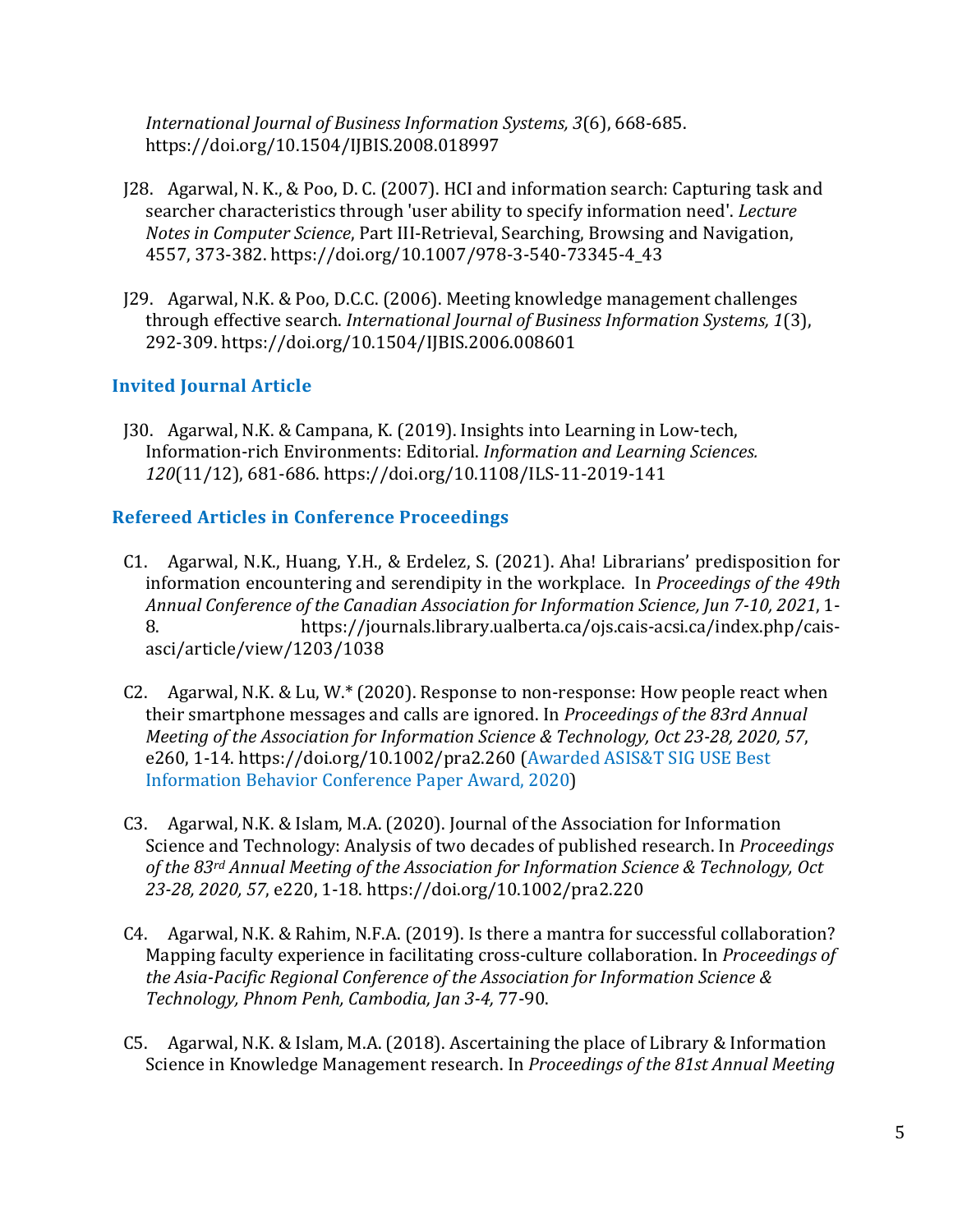*of the Association for Information Science & Technology, Vancouver, Canada, Nov. 9-14*, 55(1), 2-10. https://doi.org/10.1002/pra2.2018.14505501002

- C6. Agarwal, N.K. & Islam, M.A. (2016). How can professional associations continue to stay relevant? Knowledge Management to the rescue. In *Proceedings of the Association for Information Science & Technology Annual Meeting, Copenhagen, Denmark, Oct 14-18*, 53(1), 1-10. https://doi.org/10.1002/pra2.2016.14505301028
- C7. Islam, M.A., Agarwal, N. & Ikeda, M. (2014)+. Knowledge sharing among information professionals in Bangladesh: A quantitative analysis. *BOBCATSSS 2014, Barcelona, Spain, Jan 29-31, 2014* (pp.1-5).
- C8. Agarwal, N.K. (2012). Making sense of sense-making: Tracing the history and development of Dervin's Sense-making methodology. In T. Carbo & T.B. Hahn (Eds.). *International perspectives on the history of information science & technology: Proceedings of the ASIS&T 2012 Pre-Conference on the History of ASIS&T and Information Science and Technology*. (pp. 61-73). Medford, NJ: Information Today.
- C9. Agarwal, N.K. (2012)+. Making the Bhagavad Gita accessible: Enabling sense-making through synthesis and visualization. In *Preservation and access: Facilitating research in information and religion: Proceedings of the Second Annual International Conference on Information & Religion, Kent, OH, May 18-19* (pp. 1-22). https://oaks.kent.edu/acir/2012/Papers/5
- C10. Agarwal, N.K. (2011). Verifying survey items for construct validity: A two-stage sorting procedure for questionnaire design in information behavior research. *Proceedings of ASIS&T 2011 Annual Meeting, New Orleans, Louisiana, Oct 9-13*, 48(1), 1- 8. https://doi.org/10.1002/meet.2011.14504801166
- C11. Agarwal, N.K. (2011)+. Evaluation of information services in the library: Areas identified by graduate students. In A. Katsirikou & C. Skiadas (Eds.) *New trends in qualitative and quantitative methods in libraries: Selected papers presented at the 2nd Qualitative and Quantitative Methods in Libraries, 2010* (pp. 77-88). Singapore: World Scientific Publishing. https://doi.org/10.1142/9789814350303\_0011
- C12. Agarwal, N.K. (2011)+. Ram's search for Sita in the Ramayana: Information seeking in an ancient Indian epic. In *Research Frontiers in the Study of Information & Religion: Proceedings of the First Annual Conference on Information and Religion, Kent, OH, May 20* (pp. 1-22). https://oaks.kent.edu/acir/2011/Papers/11
- C13. Agarwal, N.K. (2011). Information source and its relationship with the context of information seeking behavior. In Proceedings of *iConference 2011, Seattle, WA, Feb 8-11* (pp. 48-55). New York, NY: ACM. https://doi.org/10.1145/1940761.1940768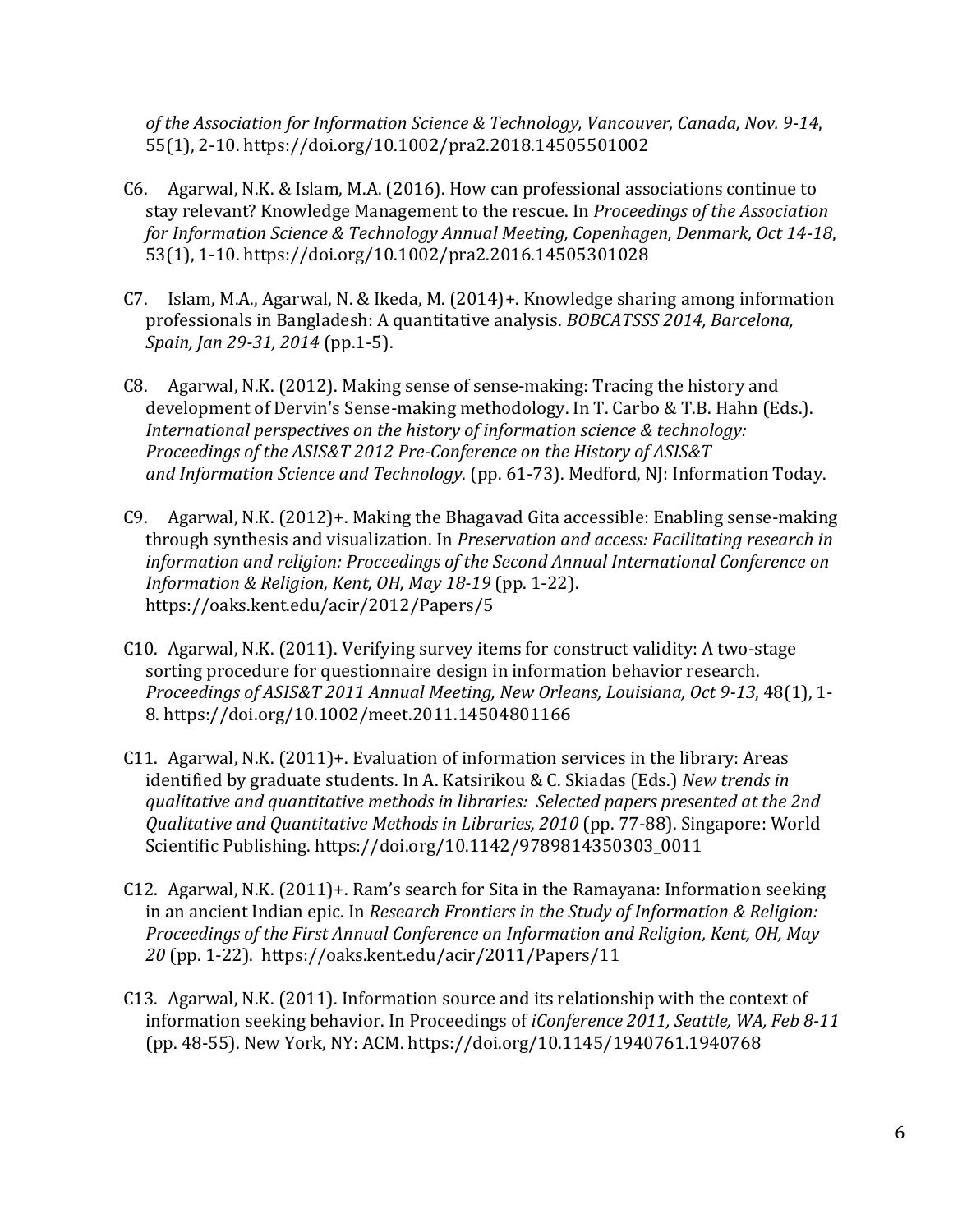- C14. Poo, D.C.C., Lek, H.H. & Agarwal, N.K. (2010). Collaborative learning in a knowledge community. *International Conference on Computer Science Education: Innovation & Technology, Phuket, Thailand, Dec 6-7*, 1-5.
- C15. Agarwal, N.K., Xu, Y.(C.) & Poo, D.C.C. (2009). Delineating the boundary of 'context' in information behavior: Towards a contextual identity framework. *Proceedings of the ASIS&T 2009 Annual Meeting, Vancouver, B.C., Canada, Nov 6-11*, 46(1), 1-29. https://doi.org/10.1002/meet.2009.1450460252
- C16. Agarwal, N.K. (2009). Use of technology to assert identity: Towards a theory of expanding circles of identity. *10th APRU Doctoral Students Conference, Kyoto, Japan, Jul 6-10*, 1-13.
- C17. Lek, H.H., Poo, D.C.C. & Agarwal, N.K. (2009). Knowledge community (K-Comm): Towards a digital ecosystem with collective intelligence. *Third IEEE International Conference on Digital EcoSystems and Technologies, Istanbul, Turkey, Jun 1-3* (pp. 211- 216). https://doi.org/10.1109/DEST.2009.5276690
- C18. Agarwal, N.K., Poo, D.C.C. & Tan, K.H. (2007). Impediments to sharing knowledge outside the school: Lessons learnt from the development of a taxonomic e-learning portal. In *Proceedings of the International Conference on Information Systems, Montreal, Canada, Dec 9-12* (pp. 1-16). Paper 81. https://aisel.aisnet.org/icis2007/81/
- C19. Agarwal, N.K., Wang, Z., Xu, Y. (C.) & Poo, D.C.C. (2007). Factors affecting 3G adoption: An empirical study. In *Proceedings of the 11th Pacific Asia Conference on Information Systems, Auckland, New Zealand, Jul 3-6* (pp. 256-270). Paper 3. http://aisel.aisnet.org/pacis2007/3
- C20. Agarwal, N.K., Poo, D.C.C. & Leo, D.M.T. (2007). Developing buddy: Towards greater dependability & maintainability in meta-search. In M. Khosrow-Pour (Ed.) *Proceedings of the Information Resources Management Association Conference, Vancouver, B.C., Canada, May 19-23* (pp. 458-462). Hershey, PA: IGI Global. https://www.irmainternational.org/proceeding-paper/developing-buddy-towards-greaterdependability/33112/
- C21. Agarwal, N.K., Poo, D.C.C. & Teo, K.Y. (2006). Component-based development of MILLS: A case study in the development of an inter-library loan software system. In P. Jalote (Ed.) *Proceedings of the 13th Asia Pacific Software Engineering Conference, Bangalore, India, Dec 6-8* (pp. 37-44). Los Alamitos: IEEE Computer Society. https://doi.org/10.1109/APSEC.2006.28
- C22. Agarwal, N.K. & Poo, D.C.C. (2006). Making sense of an electronic document: Visualization strategies for concept presentation. In *Proceedings of the 10th IEEE International Enterprise Distributed Object Computing Conference Workshops, Hong*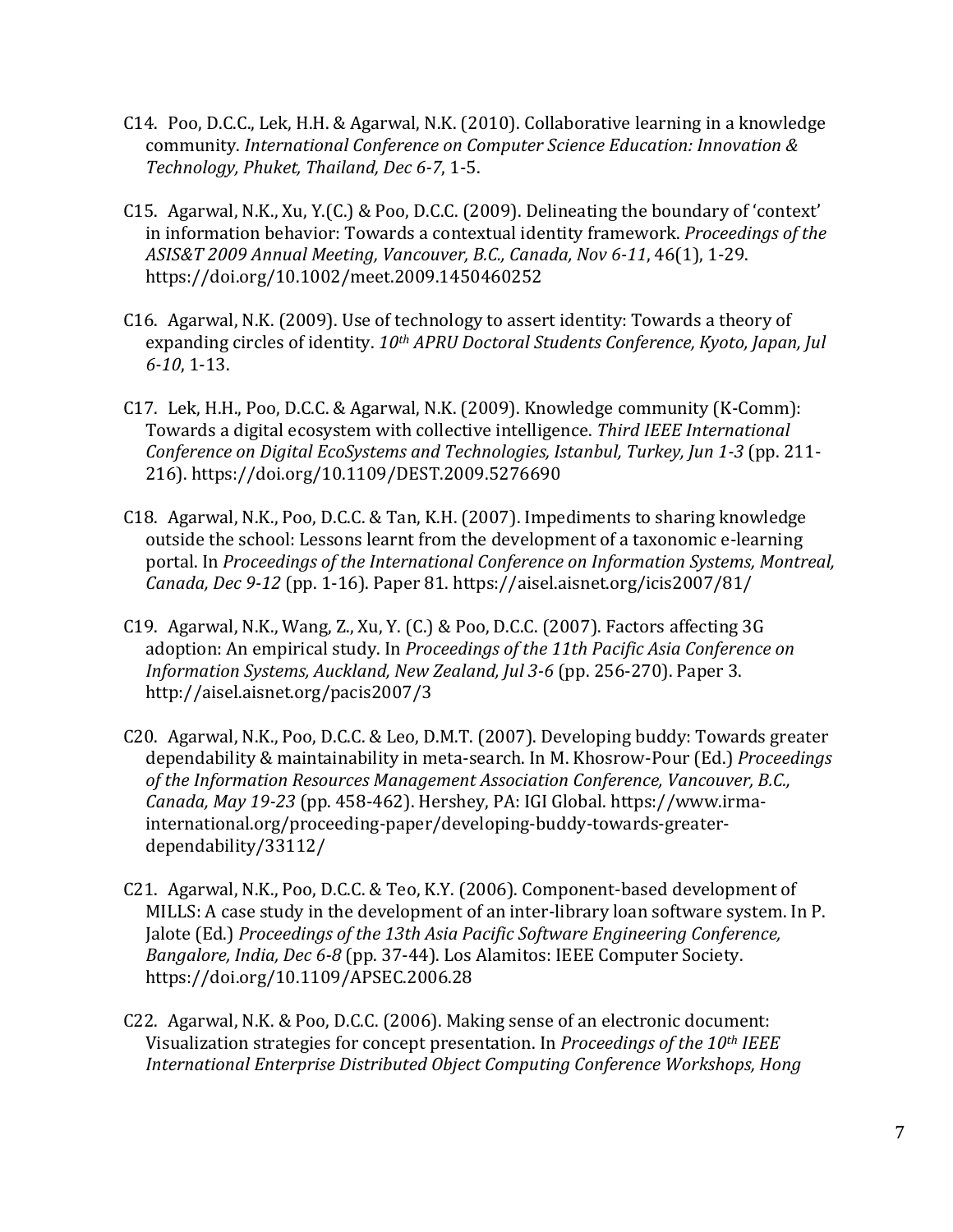*Kong, Oct 16-20* (pp. 56-59). Los Alamitos: IEEE Computer Society. https://doi.org/10.1109/EDOCW.2006.45

- C23. Agarwal, N.K. & Poo, D.C.C. (2006). Information searcher-provider fit through information presentation & visualization techniques. In V.P. Guerrero-Bote (Ed.) *International Conference on Multidisciplinary Information Sciences & Technologies, Merida, Spain, Oct 25-28* (pp. 69-73). Merida: Open Institute of Knowledge (Instituto Abierto del Conocimiento).
- C24. Agarwal, N.K., Poo, D.C.C. & Goh, J.M. (2005). Managing quality of information retrieval for effective knowledge management. In *Proceedings of the 3rd World Conference for Software Quality, Munich, Germany, Sep 26-30* (pp. 205-214). I.
- C25. Agarwal, N.K., Gupta, A.K., Bin, W. & Barbosa, L.O. (1999). Scaleable delivery mechanism for VBR MPEG-2 video streams over the Internet. In *Proceedings of the IEEE Pacific RIM Conf. on Communications, Computers & Signal Processing, Victoria, B.C., Canada, Aug 23-25* (pp. 284-287). https://doi.org/10.1109/PACRIM.1999.799532
- C26. Shaw, V., Wahab, A., Agarwal, N.K. & Chan, G. (1998). Adaptive traffic management model for Internet/electronic commerce. In *Proceedings of the 17th IEEE International Conference on Consumer Electronics, Los Angeles, CA, Jun 2-4* (pp. 24-25). https://doi.org/10.1109/ICCE.1998.678237
- C27. Shaw, V.M., Wahab, A., Sung, S. & Agarwal, N.K. (1998). An intelligent web browser for Internet/electronic commerce. In *Proceedings of the 17th IEEE International Conference on Consumer Electronics, Los Angeles, CA, Jun 2-4* (pp. 80-81). Digest of Technical Papers. https://doi.org/10.1109/ICCE.1998.678261
- + refereeing based on abstract / extended abstract

### **Refereed Book**

B1.Agarwal, N.K. (2018). *Exploring Context in Information Behavior: Seeker, situation, surroundings, and shared identities*. In G. Marchionini (Series Editor) Synthesis Lectures on Information Concepts, Retrieval, and Services. San Rafael, CA: Morgan & Claypool Publishers, 9(7), i-163. https://doi.org/10.2200/s00807ed1v01y201710icr061

### **Popular Book**

B2.Agarwal, N. K. & Singh, R. (2021, Oct). *Engineering to Ikigai: 25 Journeys towards Purpose* (South Asian version). Indus – Thinkmines Media, Newgen DigitalWorks Pvt Ltd, 342 pages. https://induspublishing.myshopmatic.com/products/engineering-to-ikigai-25 journeys-towards-purpose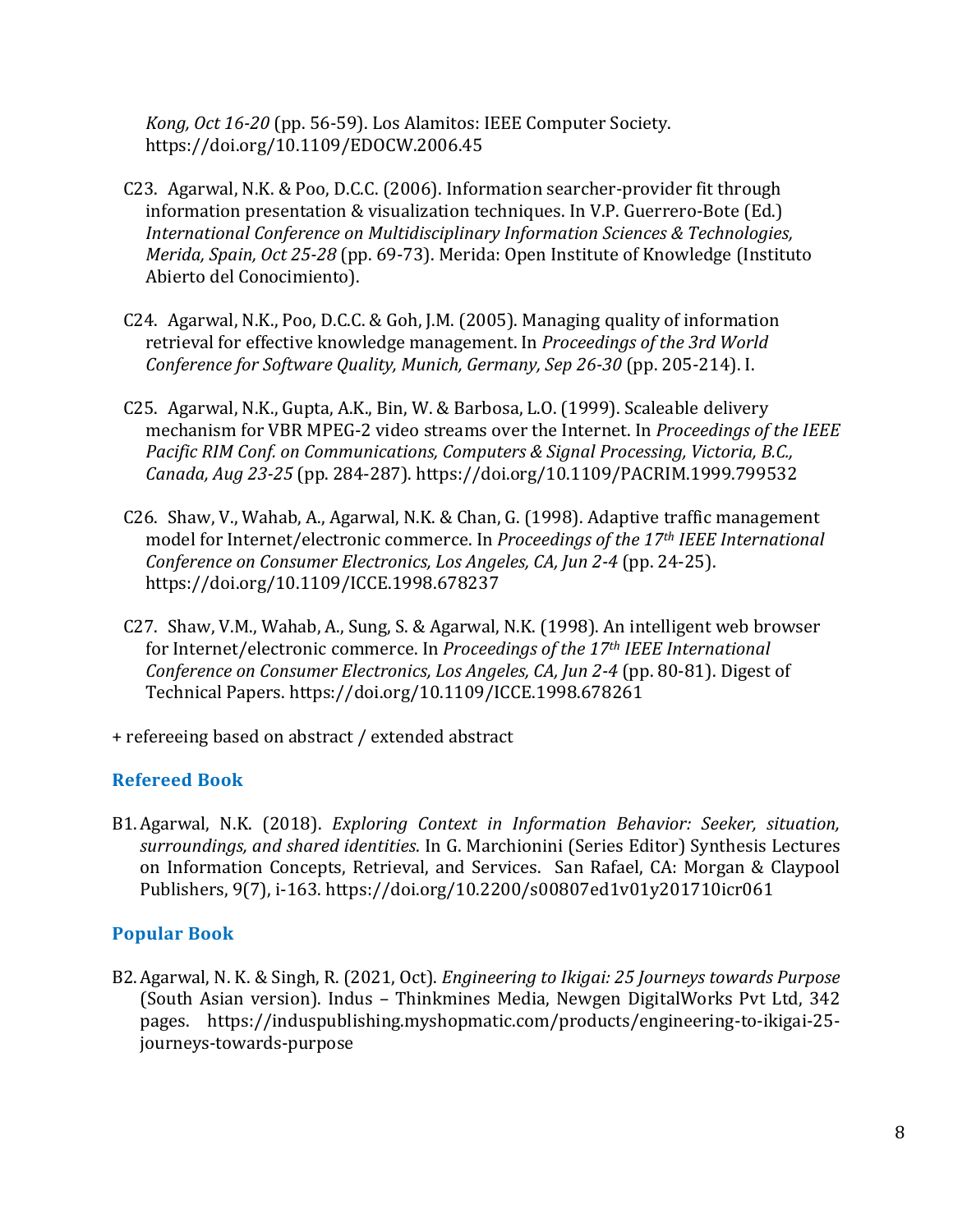Singh, R. & Agarwal, N. K. (2021, Sep). *You know the glory, not the story: 25 Journeys towards Ikigai* (International version). World Scientific Publishing, 422 pages. https://doi.org/10.1142/12103

### **Refereed Book proposal**

B3.Agarwal, N.K. & Islam, M.A. (accepted; contract signed). Managing knowledge in libraries: Research, implementation, innovation. Routledge – Taylor & Francis Group. Contract signed on Aug 24, 2021.

#### **Edited Conference Proceedings**

B4.Erdelez, S. & Agarwal, N.K. (Eds.) (2017). *Proceedings of the 80th Annual Meeting of the Association for Information Science and Technology*, Hoboken, NJ: Wiley, 54(1), i-xviii, 1- 858. https://doi.org/10.1002/pra2.2017.14505401188

#### **Dissertation**

B5.Agarwal, N.K. (2009). *Information Seeking Behavior and Context: Theoretical Frameworks and an Empirical Study of Source Use* (Doctoral dissertation). Retrieved from ScholarBank@NUS (Open Ph.D Theses 6523) http://www.scholarbank.nus.edu.sg/handle/10635/16864

### **Refereed Book Chapters**

- B6.Agarwal, N.K. (2014). Use of touch devices by toddlers and preschoolers: Observations and findings from a single-case study. In Bilal, D. and Beheshti, J. (Eds.) *New Directions in Children and Adolescents' Information Behavior Research* (pp. 3-38), Library and Information Science, 10, Emerald Group publishing Limited. https://doi.org/10.1108/S1876-056220140000010045
- B7.Agarwal, N.K. & Poo, D.C.C. (2007). Collaborating to search effectively in different searcher modes through cues & specialty search. In D.H. Goh & S. Foo (Eds.) *Social Information Retrieval Systems: Emerging Technologies & Applications for Searching the Web Effectively* (pp. 1-30), Idea Group Inc. https://doi.org/10.4018/978-1-59904-543- 6.ch001

#### **Refereed Short Papers & Posters**

S1. Agarwal, N. K. & Franco, J.K.\* (2021). Project Oneness World: Knowledge sharing through the Life Journeys of Information Scientists. *ASIS&T SIG Knowledge Management International Research Symposium, Sep 29, 2021*. <https://sigkmsymposium.ci.unt.edu/conference-papers> (Awarded Best Poster Award – Second Place)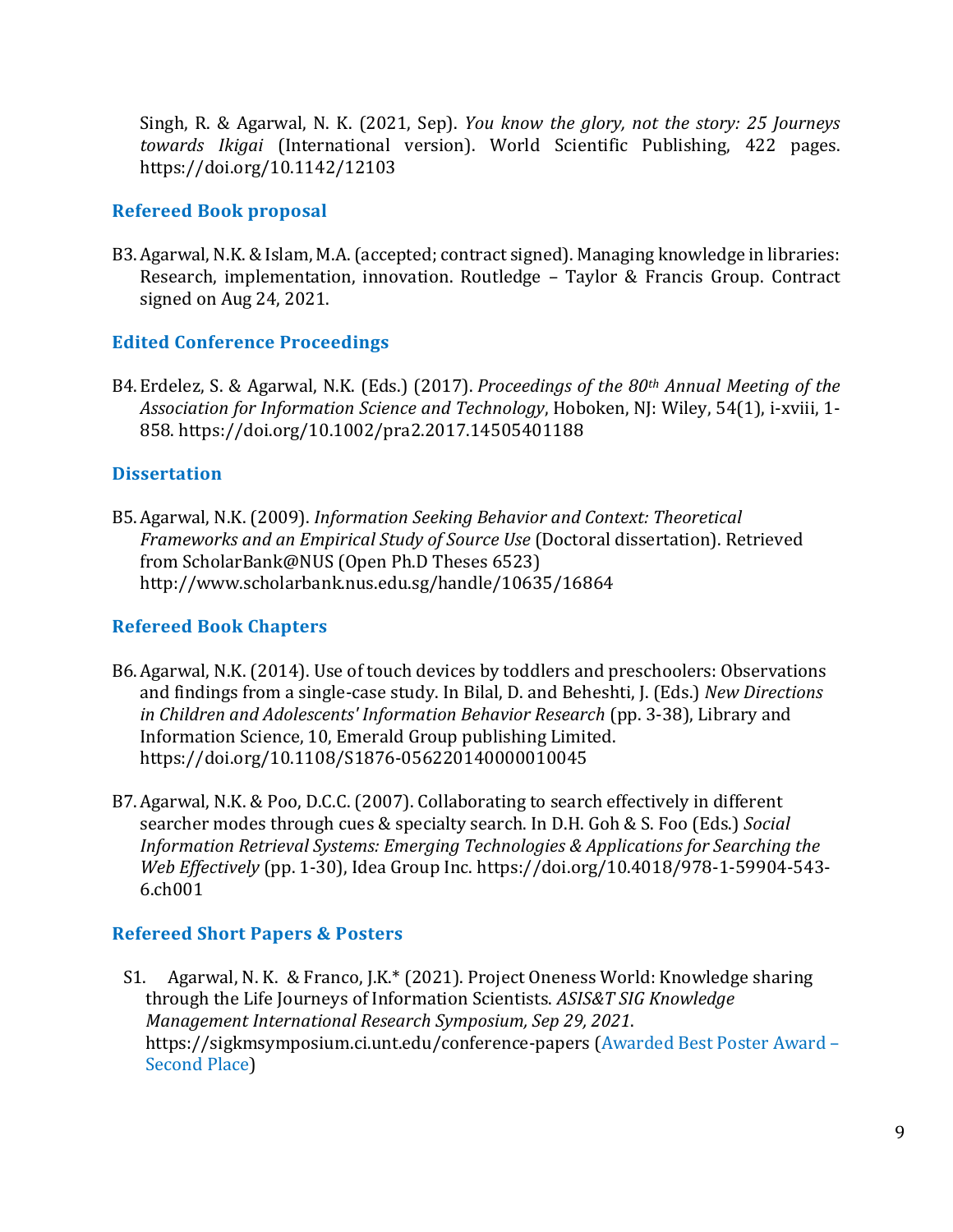- S2. Agarwal, N.K. & Islam, M.A. (2021). A Bibliometric Analysis of the Annual Meeting Proceedings of the Association for Information Science and Technology. *84th Annual Meeting of the Association for Information Science & Technology.* 58(1). 673-675. https://doi.org/10.1002/pra2.525
- S3. Agarwal, N.K. & Alsaeedi, F.\* (2020). Understanding and fighting disinformation and fake news: Towards an information behavior framework. In Proceedings of *the 83rd Annual Meeting of the Association for Information Science & Technology (ASIS&T AM 2020), Oct 23-28, 2020, 57*, e327*.* https://doi.org/10.1002/pra2.327 (Among Top 10 most downloaded papers – in the 12 months following online publication among works published in 2019-2020, Wiley, June 2022).
- *S4.* Erdelez, S., Agarwal, N.K., & Jahnke, I. (2019). Serendipity and critical thinking: Fighting disinformation in a socio-technical society. *ASIS&T SIG Social Informatics Research Symposium, 82nd Annual Meeting of the Association for Information Science & Technology, Melbourne, Australia, Oct 19, 2019.*
- *S5.* Agarwal, N.K. & Lu, W.\* (2019). Towards effective use and balance: Investigating pros and cons of smartphone use in an interview study. *82nd Annual Meeting of the Association for Information Science & Technology, Melbourne, Australia, Oct 19-23, 2019.* https://doi.org/10.1002/pra2.100
- *S6.* Islam, M.A. & Agarwal, N.K. (2019). How is Knowledge Management represented in Library and Information Science research? *82nd Annual Meeting of the Association for Information Science & Technology, Melbourne, Australia, Oct 19-23, 2019.* https://doi.org/10.1002/pra2.129
- S7. Agarwal, N.K. (2018). What do we mean when we talk about Context? *Proceedings of the First Workshop on Context in Analytics. 34th IEEE International Conference on Data Engineering*. Paris, France, Apr 16-19, 2018, 1-4. https://doi.org/10.1109/ICDEW.2018.00012
- S8. Islam, M.A., Agarwal, N.K. & Ikeda, M. (2015). How does Knowledge Management affect Service Innovation in Academic Libraries?: A survey study. *Proceedings of the Association for Information Science and Technology Annual Meeting,* St. Louis, MO, Nov 6-10, 2015, 52(1), 1-4. https://doi.org/10.1002/pra2.2015.145052010078
- S9. Agarwal, N.K., Xu, Y.(C.), Lawrence, H.\* & Agarwal, A. (2012). Effect of institutional factors on source and channel use by medical residents. *Proceedings of the Association for Information Science & Technology Annual Meeting, Baltimore, MD, Oct 26-30*, 49(1), 1-4. https://doi.org/10.1002/meet.14504901364
- S10. Agarwal, N.K. (2012). Happiness: Exploring relationship with information and place in information science research and education. *Proceedings of the Association for*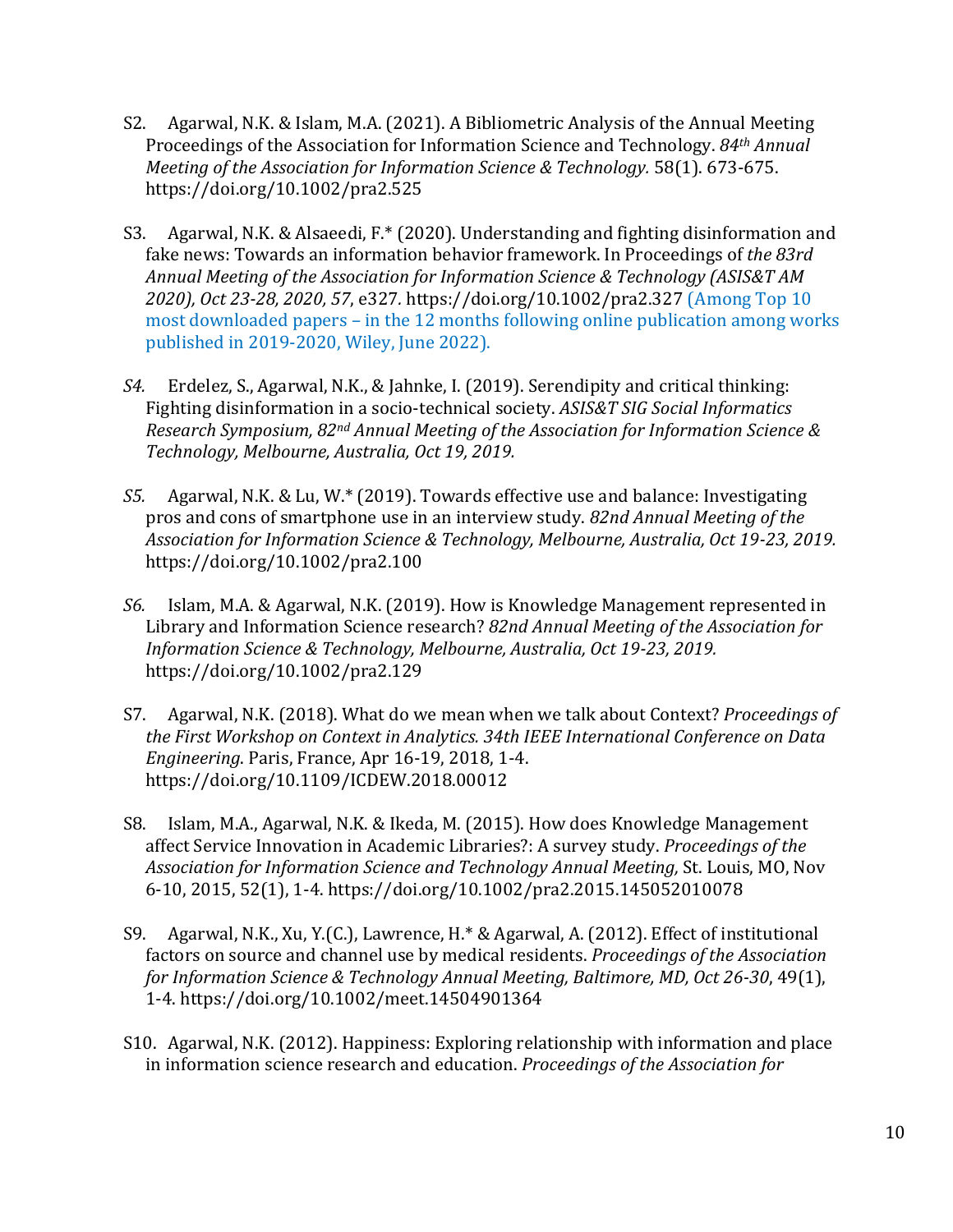*Information Science & Technology Annual Meeting, Baltimore, MD, Oct 26-30*, 49(1), 1-4. https://doi.org/10.1002/meet.14504901363

- S11. Benoit, G. & Agarwal, N. (2012) All-visual retrieval: How people search and respond to an affect-driven visual information retrieval system. *Proceedings of the Association for Information Science & Technology Annual Meeting, Baltimore, MD, Oct 26-30*, 49(1), 1-4. https://doi.org/10.1002/meet.14504901380
- S12. Turcios, M.\*, Agarwal, N.K. & Watkins, L. (2012). Library & information science literature: How much of it is research? *Proceedings of the Association for Information Science & Technology Annual Meeting, Baltimore, MD, Oct 26-30*, 49(1), 1-4. https://doi.org/10.1002/meet.14504901320

\* publication with student

# **Refereed Abstracts**

- *S13.* Agarwal, N.K. (2021). Teaching online: Instructional design and practical strategies for remote education. *Annual Conference of the New England chapter of the Association for Information Science and Technology (NEASIS&T), Mar 5, 2021*.
- S14. Agarwal, N.K. (2013). Information literacy of LIS students: Gathering and synthesizing sources for a literature review. In A. Katsirikou (Ed.) *QQML 2013 Book of Abstracts: Qualitative and Quantitative Methods in Libraries International Conference, Rome, Italy, Jun 4-7, Special Session on Information Literacy in the curriculum across Disciplines* (pp. 136-137).
- S15. Agarwal, N.K. (2010). From traditional to futuristic libraries: Will we go a full circle and want to be traditional again? In A. Katsirikou (Ed.) *Book of Abstracts: Qualitative and Quantitative Methods in Libraries QQML2010 International Conference, Chania, Crete, Greece, May 25-28* (pp.32-33).

### **Invited Abstracts / Scripts**

- S16. Batool, S.H., Gala, B., and Agarwal, N. (2022). Strategies to control COVID-19 Infodemic, Video Script, https://youtu.be/pegMA0SBi-w (also translated to Hindi, Bengali, Urdu, and Sinhala) as part of the \$7000 project 'Dealing with COVID-19 and saving people's lives in South Asia (SA) areas & beyond-A health informatics promotion project' awarded to ASIS&T South Asia chapter from the ASIS&T Special Chapter Project Fund.
- *S17.* Agarwal, N.K. (2021). An information behavior model on disinformation and fake news. In Begum, D. (Ed.) *Proceedings of the 2nd International Conference on Information and Knowledge Management (i-IKM 2021), Dhaka, Bangladesh, Jun 24-26, 2021* (p. 37). https://heyzine.com/flip-book/a6fcbdc983.html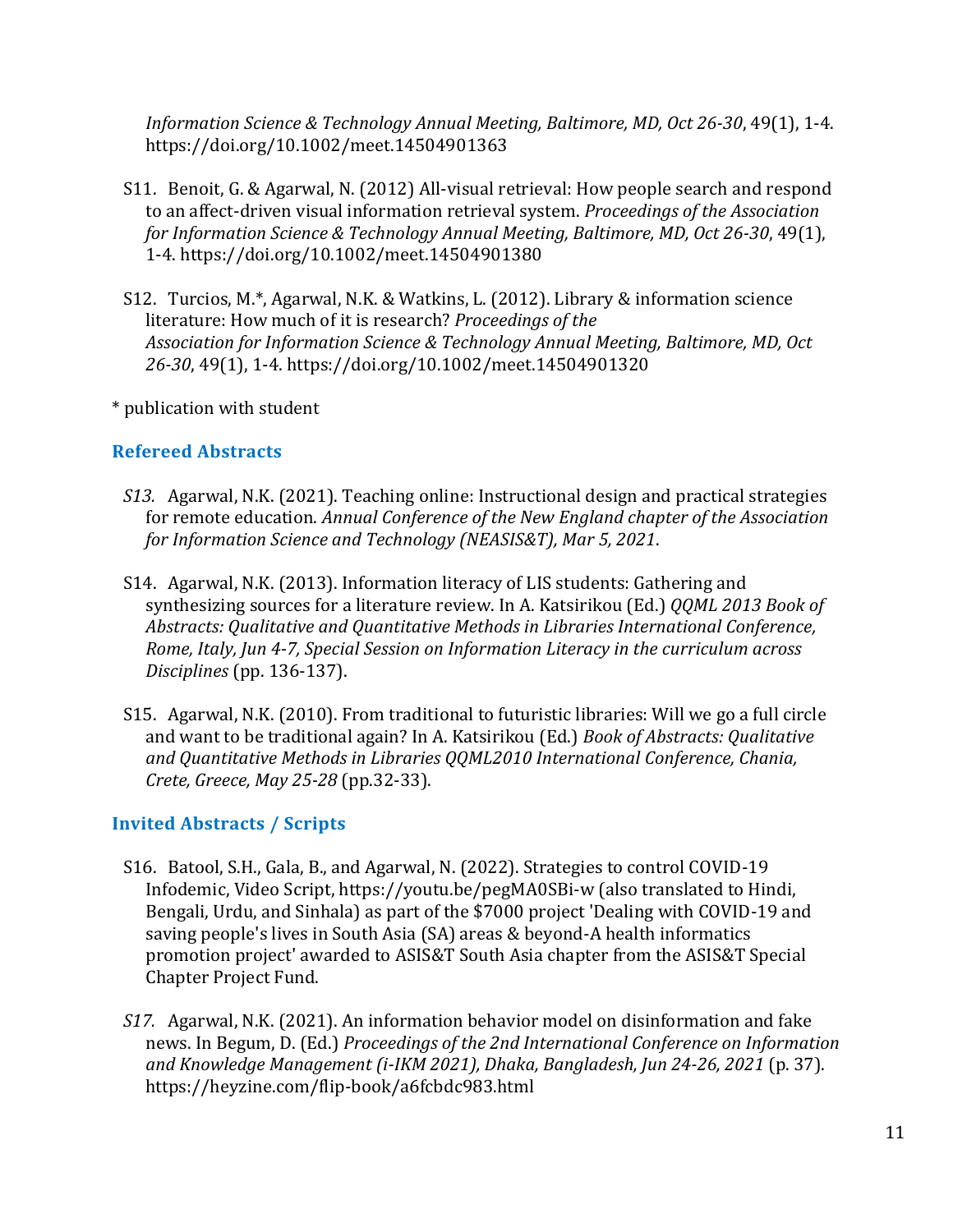### **Refereed Panels**

- P1. Fourie, I., Agarwal. N.K., Sonnenwald, D.H., Julien, H., Rorissa, A., and Detlor, B. (accepted, 2022). Everyday information behavior of marginalized communities in the Global South: Informal transportation as example. Accepted for the *85th Annual Meeting of the Association for Information Science & Technology, Oct. 29 – Nov. 1, 2022, Pittsburgh, PA.*
- P2. Agarwal, N. K., Oh, K.-E., Williams, R., Freeburg, D., Rosenbaum, H., & Kwasnik, B. (2020). Standing Out in the Academic LIS Job Market: An Interactive Panel not just for Doctoral Students. *Proceedings of the 83rd Annual Meeting of the Association for Information Science & Technology (ASIS&T AM 2020), Oct 23-28, 2020, 57*(1), e286. https://doi.org/10.1002/pra2.286
- P3. Buchanan, S. A., Sauer, S., Quan-Haase, A., Agarwal, N. K., & Erdelez, S. (2020). Amplifying Chance for Positive Action and Serendipity by Design. *Proceedings of the 83rd Annual Meeting of the Association for Information Science & Technology, Oct 23- 28, 2020, 57*(1), e288. https://doi.org/10.1002/pra2.288
- P4. Pollock, D., Williams, R., Dumas, C., Agarwal, N. K., & Erdelez, S. (2019). Teaching technology in library and information science: Preparing students with diverse needs for the challenges of an interconnected world. *Proceedings of the Association for Information Science and Technology, Melbourne, Australia, Oct 19-23, 2019, 56*(1), 565-568. https://doi.org/10.1002/pra2.91
- P5. Agarwal, N.K. & Islam, M.A. (2019). Mobilizing International ASIS&T Chapters. International Incubator Session, *82nd Annual Meeting of the Association for Information Science & Technology, Melbourne, Australia, Oct 19-23, 2019.*
- P6. Moderator/Panelist in Hartnett, L., Singh, R., & Zamir, H. (2017). Navigating the next step: An interactive panel for doctoral students. *Proceedings of the Association for Information Science and Technology, Washington, D.C., Oct 27-Nov 1, 2017, 54*(1), 559-561. https://doi.org/10.1002/pra2.2017.14505401072
- P7. Erdelez, S., Heinström, J., Makri, S., Björneborn, L., Beheshti, J., Toms, E., & Agarwal, N. K. (2016). Research perspectives on serendipity and information encountering. *Proceedings of the Association for Information Science and Technology, 53*(1), 1-5. https://doi.org/10.1002/pra2.2016.14505301011
- P8. Koh, K., Oh, K. E., Agarwal, N. K., & Belkin, N. J. (2015). Information seeking and beyond: Impacts of studying different forms of information behavior. *Proceedings of the Association for Information Science and Technology, 52*(1), 1-5. https://doi.org/10.1002/pra2.2015.14505201009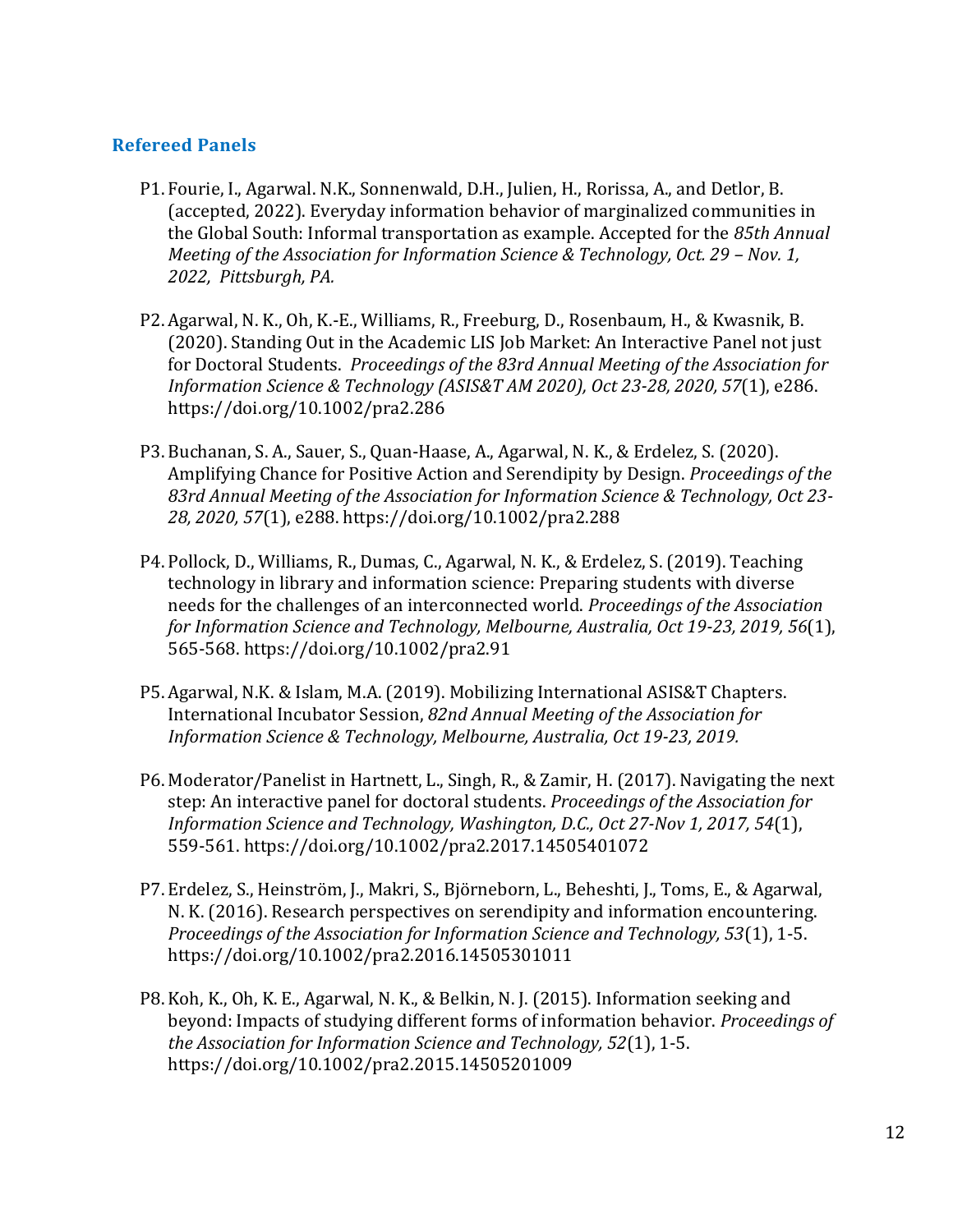- P9. Moderator/Panelist in Singh, R. & Miller, K. (2015). Standing out in the academic LIS job market: An interactive panel for doctoral students. *Proceedings of the Association for Information Science and Technology, St. Louis, MO, Nov 6-10, 2015, 52*(1), 1-4. https://doi.org/10.1002/pra2.2015.14505201005
- P10. Moderator/Panelist in Miller, K. & Christopherson, L. (2013). Preparing for the academic job market: An interactive panel for doctoral students. *Proceedings of the Association for Information Science and Technology, Montreal, Canada, Nov 1-6, 2013, 50*(1), 1-4. https://doi.org/10.1002/meet.14505001008
- P11. Miller, K., & Agarwal, N. K. (2012). Preparing for the academic job market: An interactive panel for doctoral students. *Proceedings of the American Society for Information Science and Technology, Baltimore, MD, Oct 26-30, 2012, 49*(1), 1-4. https://doi.org/10.1002/meet.14504901038
- P12. Panelist in Sugimoto, C. & Christopherson, L. (2011). Preparing for the academic job market: An interactive panel for doctoral students. *Proceedings of the Association for Information Science and Technology, New Orleans, LA, Oct 9-13, 2011, 48*(1), 1-4. https://doi.org/10.1002/meet.2011.14504801168

# **Invited Panels**

- P13. Agarwal, N., Lison, B., McCauley, M., Pelayo-Lozada, L.K., Seifi, L. (moderator) (2022). The future of public libraries in a post-COVID world. *International Conference on Design and Development of Public Library Services*, Shiraz, Iran, May 16, 2022. Panelists are President, Association for Information Science & Technology – ASIS&T, President, International Federation of Library Associations and Institutions – IFLA, President-elect, Public Library Association, and President-elect, American Library Association – ALA, respectively.
- P14. Moderator in Fleischmann, K., Villa-Nicholas, M., & Salzman, B. (2021). Innovative Technologies: Opportunities & Challenges. *Tenth Annual Allen Smith Symposium*, Simmons University, Apr 30, 2021
- P15. Bath, P.A., Hirsh, S., Agarwal, N.K., & Seadle, M. (2021). The Rise of Online Education: Impact of COVID-19 Pandemic on Teaching and Learning. iFederation Special Panel with leadership of iSchools, ALISE & ASIS&T. *iConference 2021, Mar 30, 2021.*
- P16. Moderator in Agarwal, N.K., Mahmood, K., Rafiq, M., Gala, B., Srivastav, P., Batool, S.H., & Thanuja, S. (2021). Targeting YouTube generation: Libraries' Role beyond COVID-19. *ASIS&T South Asia Chapter Webinar*, Mar 26, 2021.
- P17. Panelist in Scholarship: Information vs Knowledge. *62nd Annual Meeting of the American Academy of the History of Dentistry, Boston, MA, Oct 18, 2013.*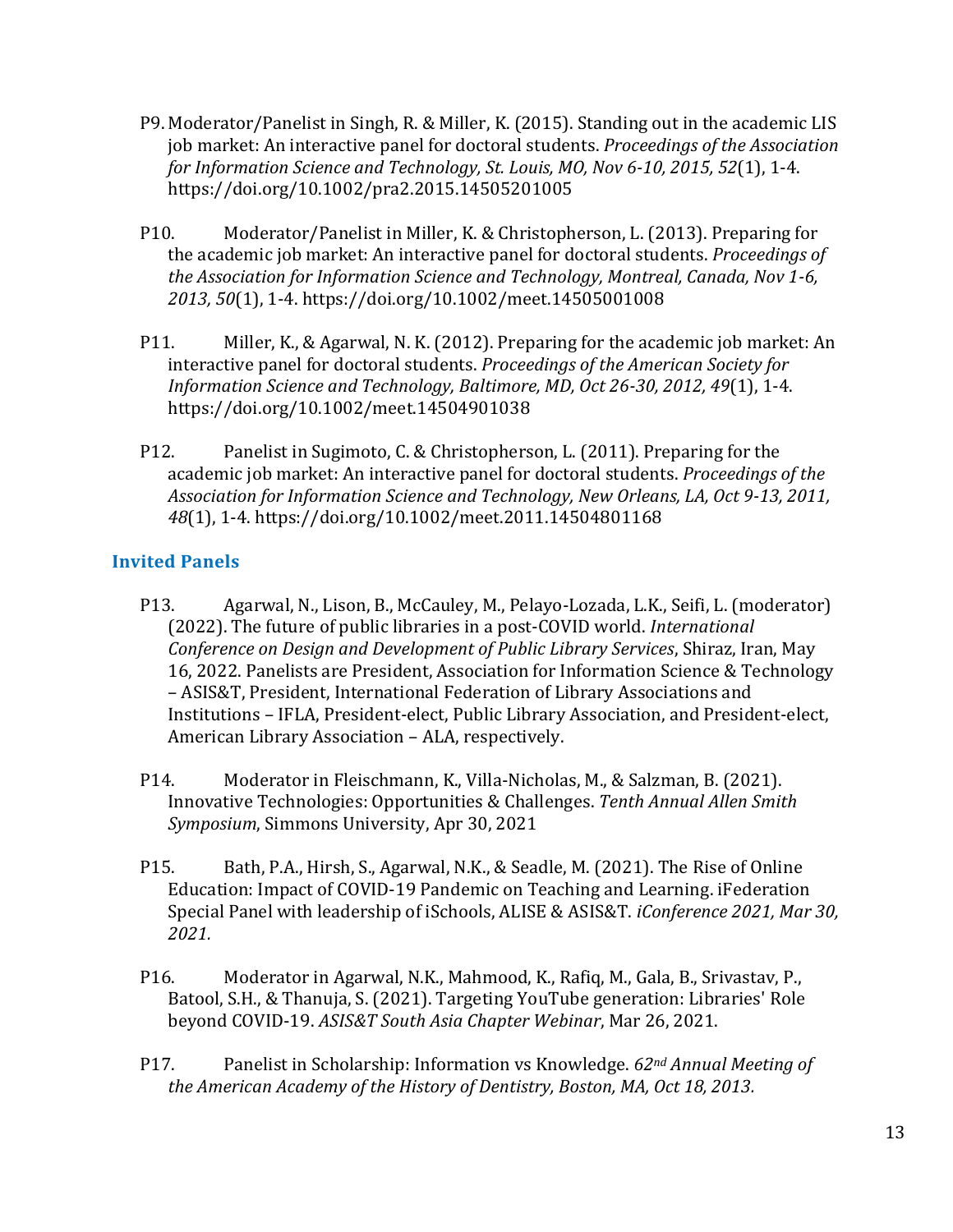- P18. Presenter/Discussant in Serendipity and its relationship with the Contextual elements in Information Behavior. *SCORE: Serendipity, Chance and Opportunity in Information Discovery, Montreal, Canada, Apr 28-May 1, 2012.*
- P19. Discussant in Conceptual space of serendipity in information behavior. *International Workshop on Opportunistic Discovery of Information, Columbia, MO, Oct 21-22, 2010.*

#### **Other Panels**

P20. Discussant in Forecasting the Next 10 Years in Information Behavior Research: A Fish Bowl Dialogue. *Annual Meeting of the Association for Information Science & Technology, Vancouver, Canada, Nov 6-11, 2009.*

#### **Refereed Presentations** (full-papers submitted)

- P1. Agarwal, N.K. (2008). Information-seeking behavior based on an integrated framework of information seeking & information retrieval. *9th APRU Doctoral Students Conference, Vladivostok, Russia, Jul 14-18*.
- P2. Agarwal, N.K. (2006). Effective information management through an information searcher-provider fit framework. *7th APRU Doctoral Students Conference, Singapore, Jul 17-21*.

\* with student

### **Other Professional Publications**

- N1. Agarwal, N. (2022, May). President's Column. *Inside ASIS&T.*  https://www.asist.org/2022/05/22/presidents-column-may-2022
- N2. Agarwal, N. (2022, Mar). President's Column. *Inside ASIS&T.*  https://www.asist.org/2022/03/11/presidents-column-march-2022
- N3. Agarwal, N. (2022, Jan). President's Column. *Inside ASIS&T.*  https://www.asist.org/2022/01/18/january-2022-presidents-column
- N4. Agarwal, N. (2021, Nov). President's Column. *Inside ASIS&T.*  <https://www.asist.org/2021/11/12/presidents-column-11-21>
- N5. Agarwal, N. (2014, Jun/Jul). Strengthening ASIS&T's chapters by enhancing communication between Chapters and with SIGs. *Bulletin of the Association for Information Science & Technology, Special Issue on International Information Issues*, 40(5), 17-22.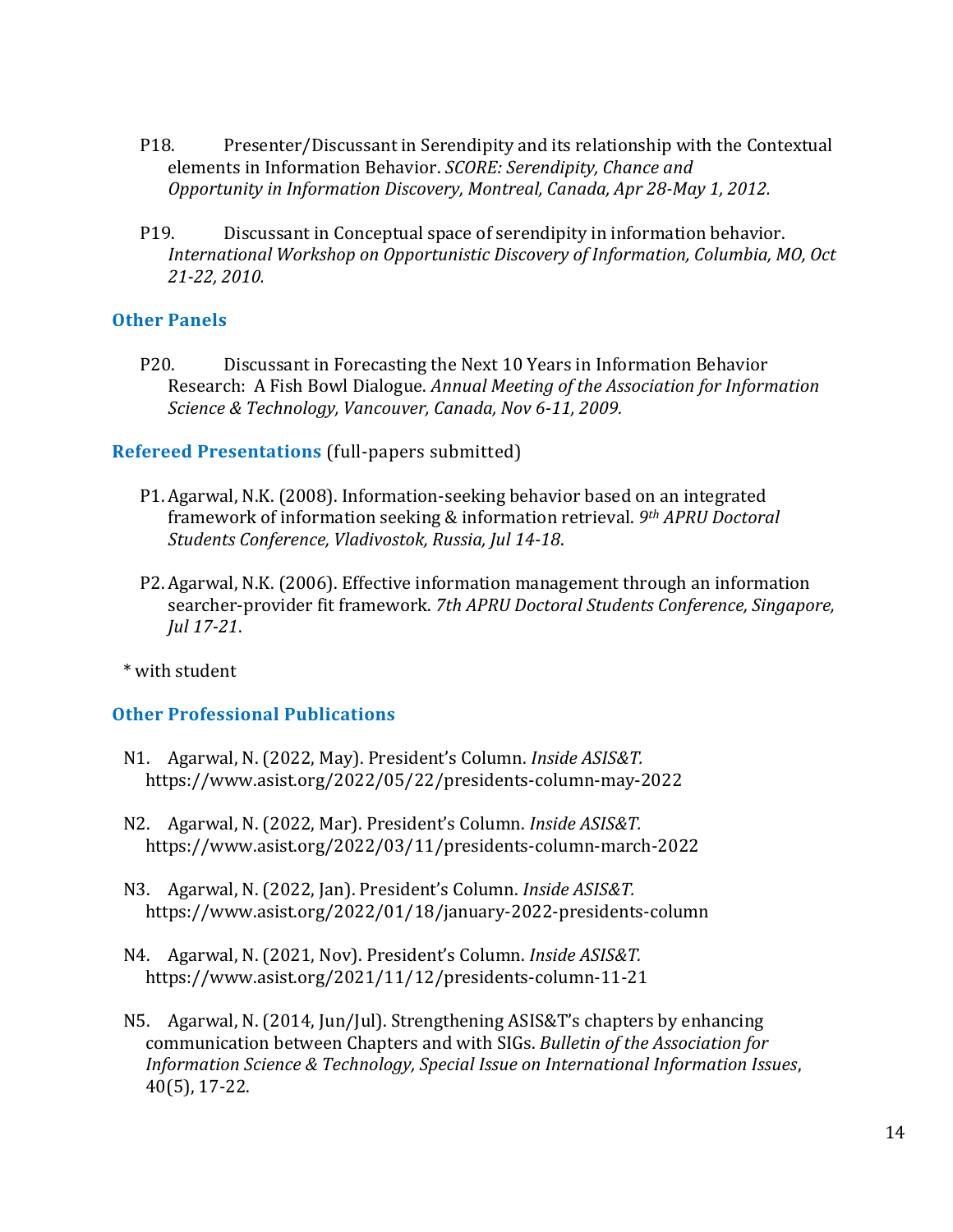N6. Agarwal, N. (2013, Feb/Mar). James Cretsos leadership award: What ASIS&T means to me. *Bulletin of the Association for Information Science & Technology*, 39(3), 19-23.

#### **Published Poems**

- N7. Agarwal, N.K. (2022). A bucketful of happiness. In Various authors. *The Book of 500 Best Poems Vol. II: An Anthology*. Chennai, India: Swipe Pages. https://youtu.be/bgMIWyIijpE
- N8. Agarwal, N.K. (2019). A cog in the wheel of time. In Various authors. *The Book of 500 Best Poems: An Anthology* (pp. 367-370). Chennai, India: Swipe Pages.
- N9. Agarwal, N.K. (2019). In every person, there is Rām (Hindi). In Various authors. *The Book of 500 Best Poems: An Anthology* (pp. 371-372). Chennai, India: Swipe Pages.
- N10. Agarwal, N.K. (2019). My mind and I. In Various authors. *Poems inside you 2: An Anthology,* (pp. 130-135). Chennai, India: Swipe Pages.
- N11. Agarwal, N.K. (2019). Perspective. In Various authors. *Poems inside you 2: An Anthology* (p. 136). Chennai, India: Swipe Pages.
- N12. Agarwal, N.K. (2019). Who is great? In Various authors. *Poems inside you 2: An Anthology* (pp. 137-140). Chennai, India: Swipe Pages.
- N13. Agarwal, N.K. (2019). Where contradictions converge. In Various authors. *Poems inside you 2: An Anthology* (pp. 141-143). Chennai, India: Swipe Pages.

#### **Other Popular Publications**

- N14. Agarwal, N.K. (Dec 2020). A Good Samaritan to countless. *Gyanalogy*.
- N15. Agarwal, N. (Apr 2016). #MyStory Naresh Agarwal: The journey so far… *Talk Sikkim,*  Monthly news magazine, Sikkim, India, 1(1), 50-54. https://bit.ly/3cq3Uz3
- N16. Agarwal, N. (Oct 2012). How to help prevent suicides in Sikkim. *Talk Sikkim*, Monthly news magazine, Sikkim, India, 5(2), 52-53.
- N17. Agarwal, N. (Jul 2011). Never compare with those around you. Life Lessons, *Talk Sikkim*, 4(7), 49.
- N18. Agarwal, N. (Jun 2011). Deciding on a career? Look inwards first. Special Focus on Education, *Talk Sikkim*, 4(6), 28-29.
- N19. Agarwal, N. (May 2011). Expect only from yourself! Life Lessons, *Talk Sikkim*, 4(5), 58.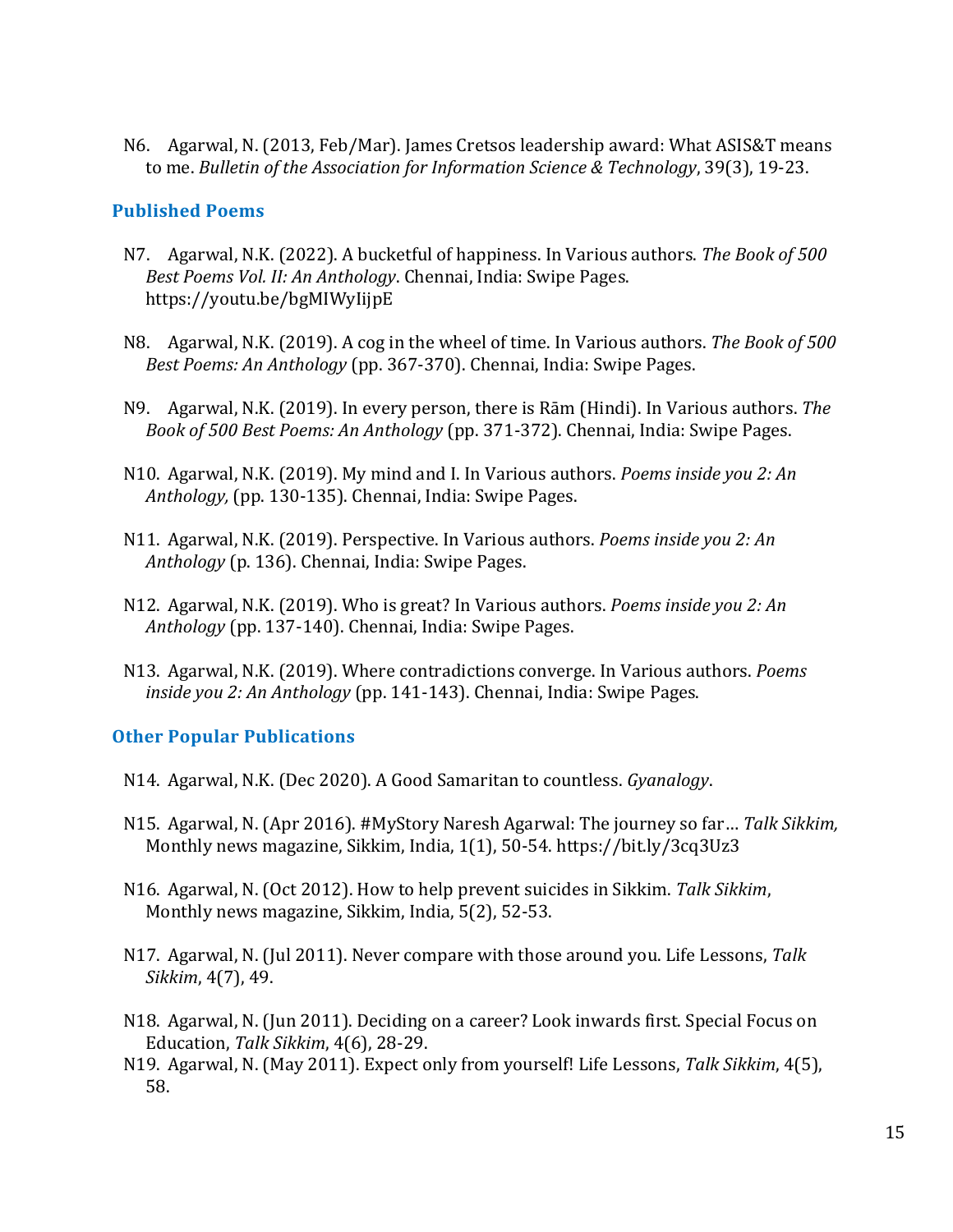N20. Agarwal, N. (Apr 2011). Be happy always, no matter what! Life Lessons, *Talk Sikkim*, 4(4), 44-45.

# **AWARDS AND HONORS**

#### Simmons University

Awarded Hazel Dick Leonard Faculty Fellowship for 'Book Project – Happiness: Theoretical model and relationship with information', Dec 2021 https://www.simmons.edu/about/university-leadership/provost/hazel-dickfaculty-fellowship

NorthEast Young Heroes Awards: Recognizing Greatness

One of five finalists for 'Global North East Indian' Award by LeadersConnect, EastMojo, YouthNet, and Royal Global School, Guwahati, 2020.

#### Association for Information Science & Technology

SIG Knowledge Management International Research Symposium Best Poster Award, Second Place, 2021

ASIS&T Distinguished Member, 2021-2026

Selected into the inaugural class of ASIS&T Distinguished Members SIG USE Best Information Behavior Conference Paper Award, 2020 Elected President-elect, 2020 James M. Cretsos Leadership Award, 2012 Special Interest Group of the Year (Education for Information Science), Chair, 2012

#### Wiley

Among Top 10 Most-Downloaded Articles, 2022

#### Feature

#MyStory Naresh Agarwal: The journey so far… *Talk Sikkim,* 1(1), 50-54, Apr 2016. Faculty Research: Naresh Agarwal, Simmons SLIS website, Apr 2013. A Brilliant Mind, Profile – Naresh Agarwal, *Talk Sikkim*, 4(3), 42-45, Mar 2011.

#### National University of Singapore

Selected to represent the university at the Doctoral Consortium, Pacific Asia Conference on Information Systems, Suzhou, China, Jul 3-4, 2008.

Singapore Airlines / Neptune Orient Lines

100% Scholarship for Undergraduate Education in Singapore, 1995-1999

Tashi Namgyal Academy, Gangtok, Sikkim, India

Valedictorian with new state/school record, 1995, 1993 Founder's Medal – Best All-round Student, 1995 Rani Langer Award, 1993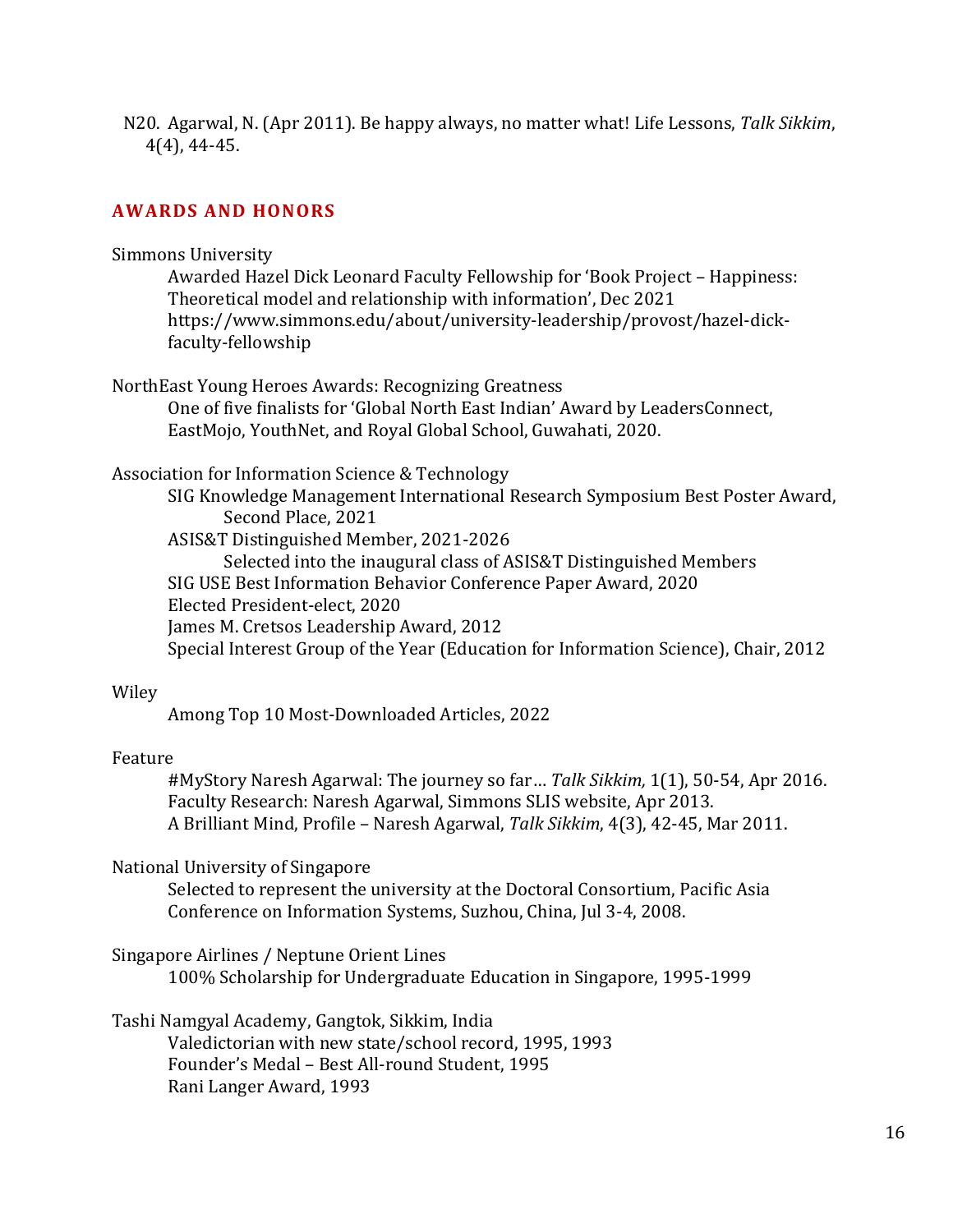### **CITATIONS AND BOOK REVIEWS**

Publications cited 1,265 times (as per Google Scholar, June 21, 2022).

- Fourie, I. (2019). Exploring Context in Information Behavior: Seeker, Situation, Surroundings, and Shared Identities. Naresh Agarwal. Synthesis Lectures on Information Concepts, Retrieval, and Services. San Rafael, CA: Morgan & Claypool, 2018. 200 pp. \$14.99 (e‐book).(ISBN 9781681730820). *Journal of the Association for Information Science & Technology, 70*(3), 301-303. https://doi.org/10.1002/asi.24102
- Maceviciute, E. (2018). Review of: Agarwal, Naresh Kumar. Exploring context in information behavior: seeker, situation, surroundings, and shared identities. Williston, VT: Morgan & Claypool Publishing, 2018. *Information Research, 23*(2), review no. R633. http://www.informationr.net/ir/reviews/revs633.html

# **GRANTS AND FELLOWSHIPS**

#### **Grants Funded**

| 2021      | Hazel Dick Leonard Faculty Fellowships, Simmons University<br>'Book Project – Happiness: Theoretical model and relationship with<br>information', \$1,500                                 |
|-----------|-------------------------------------------------------------------------------------------------------------------------------------------------------------------------------------------|
| 2020      | <b>COCIS Strategic Innovation Fund, Simmons University</b><br>'Creating an infrastructure for innovative research and collaboration:<br>Information Science & Technology Lab', \$5,082.84 |
| 2020      | <b>COCIS Strategic Innovation Fund, Simmons University</b><br>'Turns and Serendipity in Life Journeys of Information Scientists: A<br>Biographical Research Project', \$2,000             |
| 2018      | President's Fund for Faculty Excellence, Simmons University<br>'Investigating the response to non-response behavior of smartphone users',<br>\$10,000                                     |
| 2017      | Emily Hollowell Research Fund, Simmons College SLIS<br>'Investigating the information stopping behavior of smartphone users',<br>\$2000                                                   |
| 2015-2016 | Research Fund, Kuwait University (Project No. 0101/15)                                                                                                                                    |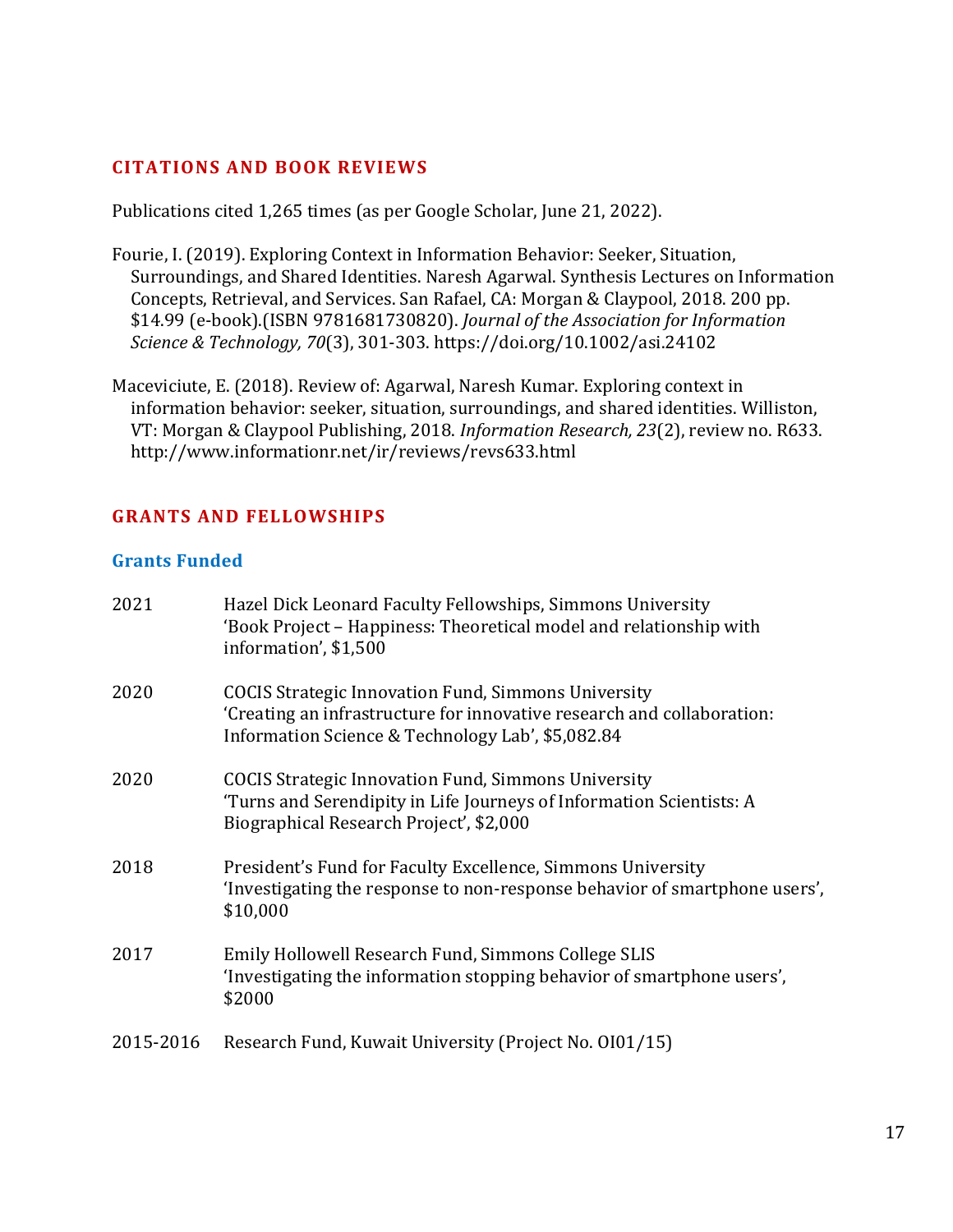'Determining your current state: Individual factors affecting Knowledge Management Readiness in Colleges and Universities' [with Laila Marouf], 3750 KD (approx. \$12,500)

- 2012-2013 Center for Excellence in Teaching, Simmons College '2012-13 faculty seminar: Teaching well, saving time', \$1500
- 2012 Emily Hollowell Research Fund, Simmons College SLIS 'User behavior differences comparing text- and image-driven retrieval systems' [with G. Benoit], \$600
- 2010 President's Fund for Faculty Excellence, Simmons College 'A context-based investigation into the information seeking behavior and source use by medical residents', \$9000

# **Travel Grants Funded**

| 2009-2021 | <b>Faculty Development Fund, Simmons University</b><br>ASIS&T Annual Meeting, Salt Lake City, UT, Oct 30 - Nov 2, 2021 |
|-----------|------------------------------------------------------------------------------------------------------------------------|
|           | ASIS&T Annual Meeting, Melbourne, Australia, Oct 19-23, 2019                                                           |
|           | ASIS&T Annual Meeting, Vancouver, B.C., Canada, Nov 10-14, 2018                                                        |
|           | First Workshop on Context in Analytics; International Conference on                                                    |
|           | Data Engineering, Paris, France, Apr 16-19, 2018                                                                       |
|           | ASIS&T Annual Meeting, Copenhagen, Denmark, Oct 14-18, 2016                                                            |
|           | ASIS&T History Preconference, Baltimore, MD, Oct 26-30, 2012                                                           |
|           | iConference, Toronto, Canada, Feb 7-10, 2012                                                                           |
|           | ASIS&T Annual Meeting, New Orleans, LA, Oct 8-12, 2011                                                                 |
|           | iConference, Seattle, WA, Feb 8-11, 2011                                                                               |
|           | ASIS&T Annual Meeting, Vancouver, Canada, Nov 6-11, 2009                                                               |
| 2013-2022 | Association for Information Science & Technology                                                                       |
|           | President / President-elect                                                                                            |
|           | ASIS&T Annual Meeting, Pittsburgh, PA, Oct 29 - Nov 1, 2022                                                            |
|           | (upcoming)                                                                                                             |
|           | ASIS&T Annual Meeting, Salt Lake City, UT, Oct 30 - Nov 2, 2021                                                        |
|           | Exceptional Boards Conference, San Diego, CA, Oct 14-15, 2021                                                          |
|           | Conference Co-Chair                                                                                                    |
|           | ASIS&T Annual Meeting, Washington, D.C., Oct 27-Nov 1, 2017                                                            |
|           | <b>Board Member</b>                                                                                                    |
|           | ASIS&T Annual Meeting, Seattle, Washington, Oct 31-Nov 5, 2014                                                         |
|           | ASIS&T Board Summer Retreat, Seattle, Washington, Jul 26-27, 2014                                                      |
|           | ASIS&T Annual Meeting, Montreal, Canada, Nov 1-5, 2013                                                                 |
| 2012      | Social Sciences & Humanities Research Council of Canada / McGill University,                                           |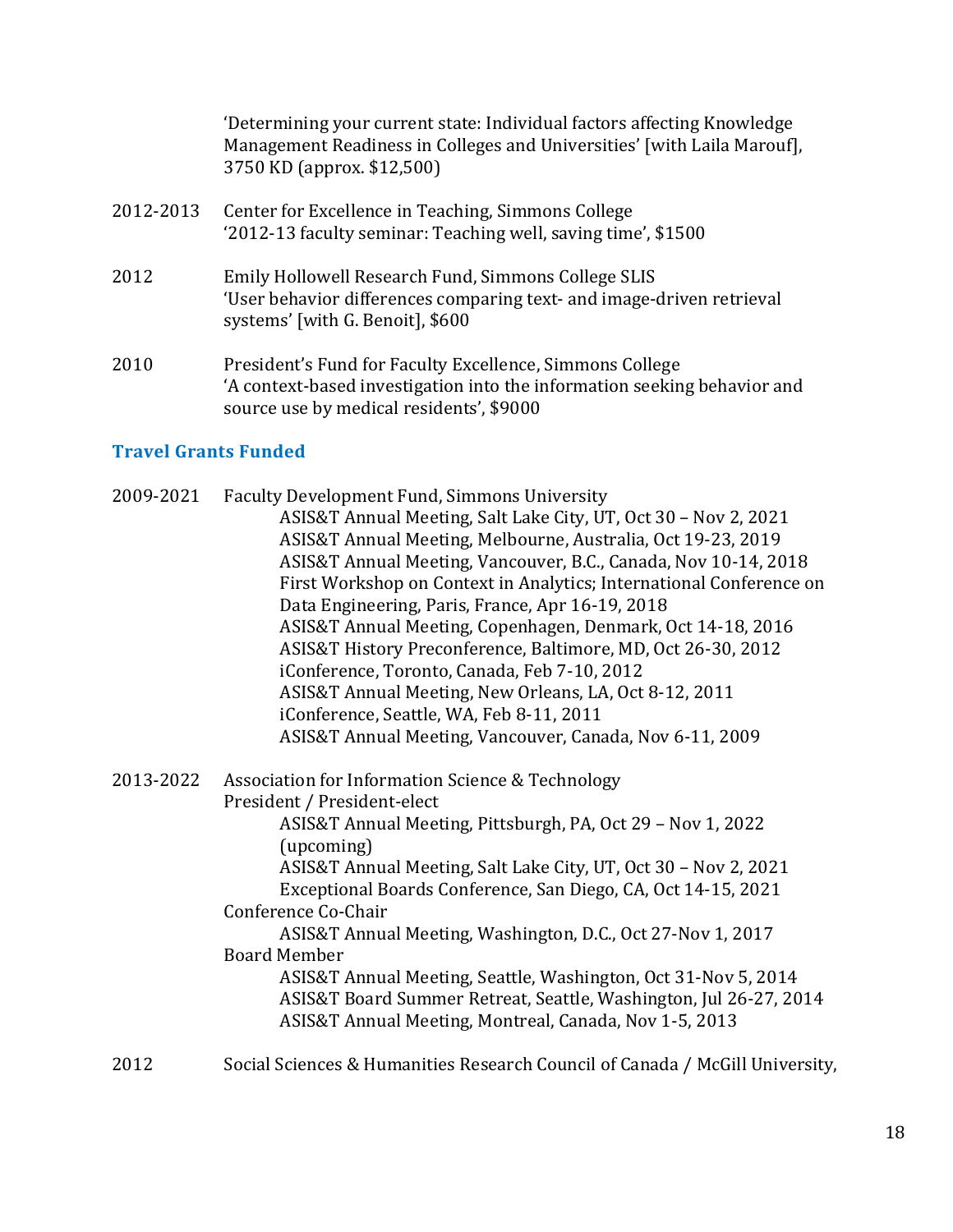|           | SCORE: Serendipity, Chance and Opportunity in Information<br>Discovery Research, Montreal, Canada, Apr 28 - May 1, 2012.                                                                                                                                                                                          |
|-----------|-------------------------------------------------------------------------------------------------------------------------------------------------------------------------------------------------------------------------------------------------------------------------------------------------------------------|
| 2010      | Mizzou Advantage, University of Missouri<br>International Workshop on Opportunistic Discovery of Information,<br>Columbia, MO, Oct 21-22, 2010                                                                                                                                                                    |
| 2006-2009 | Faculty Research Grants, National University of Singapore<br>ALISE Annual Conference, Denver, CO, Jan 20-23, 2009<br>DSI Annual Meeting, Baltimore, MD, Nov 22-25, 2008<br>ASIS&T Annual Meeting, Columbus, OH, Oct 24-29, 2008<br>ICIS, Paris, France, Dec 14-17, 2008<br>IEEE EDOCW, Hong Kong, Oct 16-20, 2006 |
| 2008      | International Relations Office, National University of Singapore<br>APRU DSC, Vladivostok, Russia, Jul 14-18, 2008<br>APRU DSC, Tokyo, Japan, Jul 30-Aug 3, 2007                                                                                                                                                  |
| 2007-2008 | School of Computing, National University of Singapore<br>Doctoral Consortium, PACIS, Suzhou, China, Jul 3-7, 2008<br>ICIS, Montreal, Canada, Dec 9-12, 2007<br>HCII, Beijing, China, Jul 22-27, 2007<br>PACIS, Auckland, New Zealand, Jul 3-6, 2007                                                               |

#### **Other forms of funding and support**

- 2022 Course release, Simmons University Granted one-course release for Spring 2022 for taking on the role of President of the Association for Information Science & Technology (ASIS&T)
- 2021 Periodic Developmental Multi-Year Review, Simmons University Additional funds for research support approved for 2 years

#### **External Grants Submitted (not funded)**

- 2021 Russell Sage Foundation, Program on Behavioral Science and Decision Making in Context, 'Non-response behavior: Reasons for and impact of smartphone users ignoring messages and calls', requested \$125,905 [not funded]
- 2019 Ministry of Human Resource Development (MHRD) Scheme on Global Initiative on Academic Network (GIAN), India 'Knowledge Management: Strategies and Implementation in Various Settings' (with P.M. Naushad Ali, Aligarh Muslim University, India and Shantanu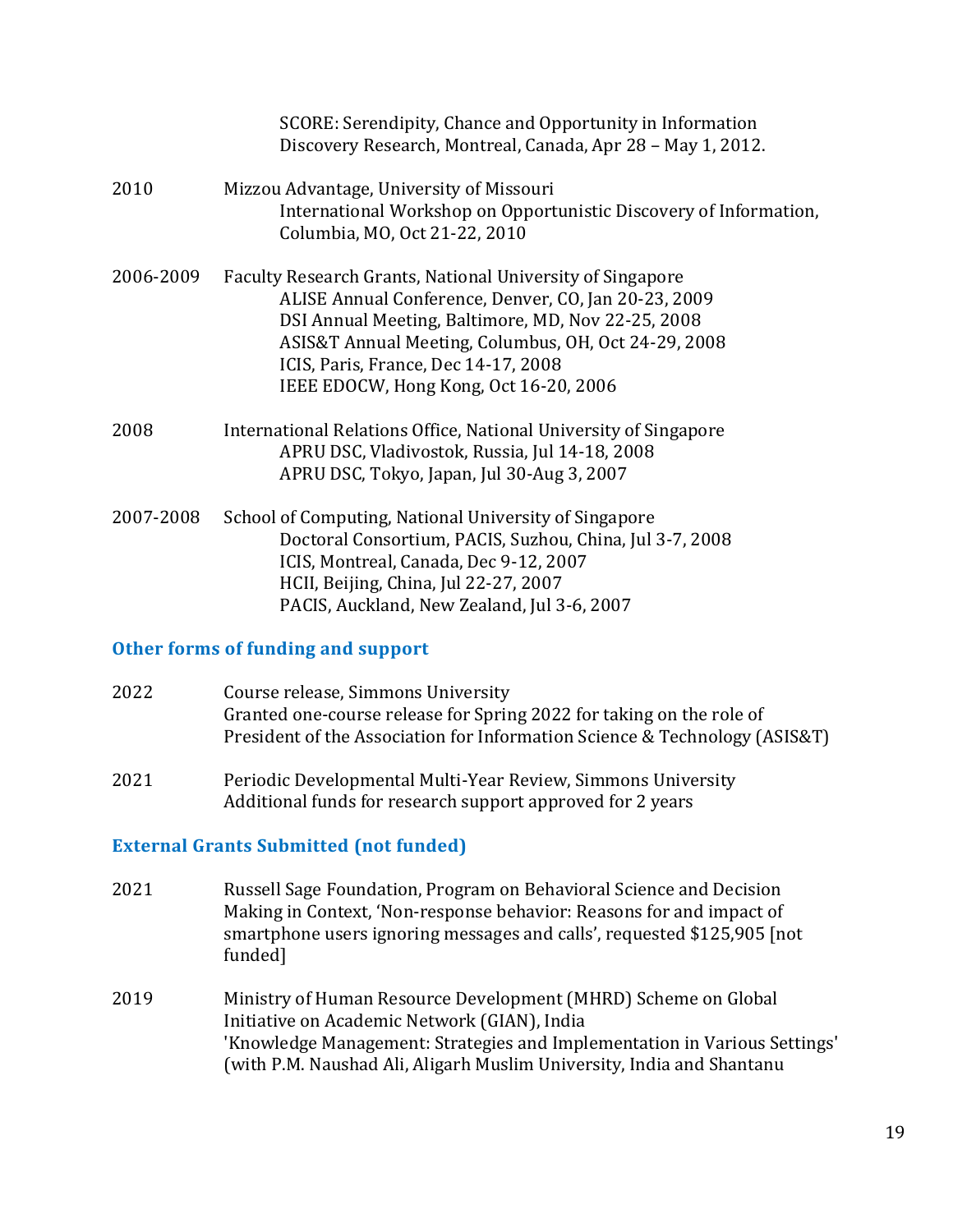|      | Ganguly, The Energy and Resources Institute, India), requested \$12,000 [not]<br>funded]                                                                                                                           |
|------|--------------------------------------------------------------------------------------------------------------------------------------------------------------------------------------------------------------------|
| 2017 | National Science Foundation, Sociology Program PD 98-1331 grant,<br>'Disconnectedness in a connected world: Information Avoidance Behavior of<br>Smartphone users', requested \$327,679 [not funded]               |
| 2012 | Institute of Museum and Library Services, Laura Bush 21 <sup>st</sup> Century Librarian<br>Early Career grant, 'Source and Channel Use by Medical Residents', requested<br>$$224,204 + match $21,130$ [not funded] |

# **PRESENTATIONS / TALKS / WORKSHOPS / INTERVIEWS / MEDIA**

Refereed conference paper, poster, and panel presentations are listed under 'Publications'

#### **Keynote speaker**

Knowledge Management and Innovation of Public Library Services

[Keynote Speaker], International Conference on Design and Development of Public Library Services; Patterns, Experiences, and Ideas, Shiraz, Fars, Iran, May 17, 2022, 500 attendees (170 in person, 30 for English, 300 for Persian translation).

Research Directions: Bridging the boundaries of disciplines

[Keynote Speaker], 1st International Conference on Interdisciplinary Approach in Social Sciences, The Islamia University of Bahawalpur, Pakistan, Nov 12, 2021, 95 participants.

What is Open Access?

[Plenary], with Pomerantz, J., Open Access Symposium – "Towards a more knowledgeable world: Open Access research in MENA", Knowledge E Publishing, Open Access Week, Oct 28, 2021, 139 participants

- When information becomes sick: Towards a new model for fighting disinformation [Keynote Speaker], International Symposium on Infodemic Management, Department of Library & Information Science, The Islamia University of Bahawalpur, Pakistan, Jun 25, 2021.
- The many meanings of Context: Can we arrive at a shared understanding? [Keynote Speaker], Information Seeking in Context (ISIC): The Information Behaviour Conference, Pretoria, South Africa, Sep 28 – Oct 2, 2020.
- Fighting disinformation and fake news: The role of the library and beyond [Keynote Speaker], International Conference on Library and Information Science, Osaka, Japan, Jan 15-17, 2020.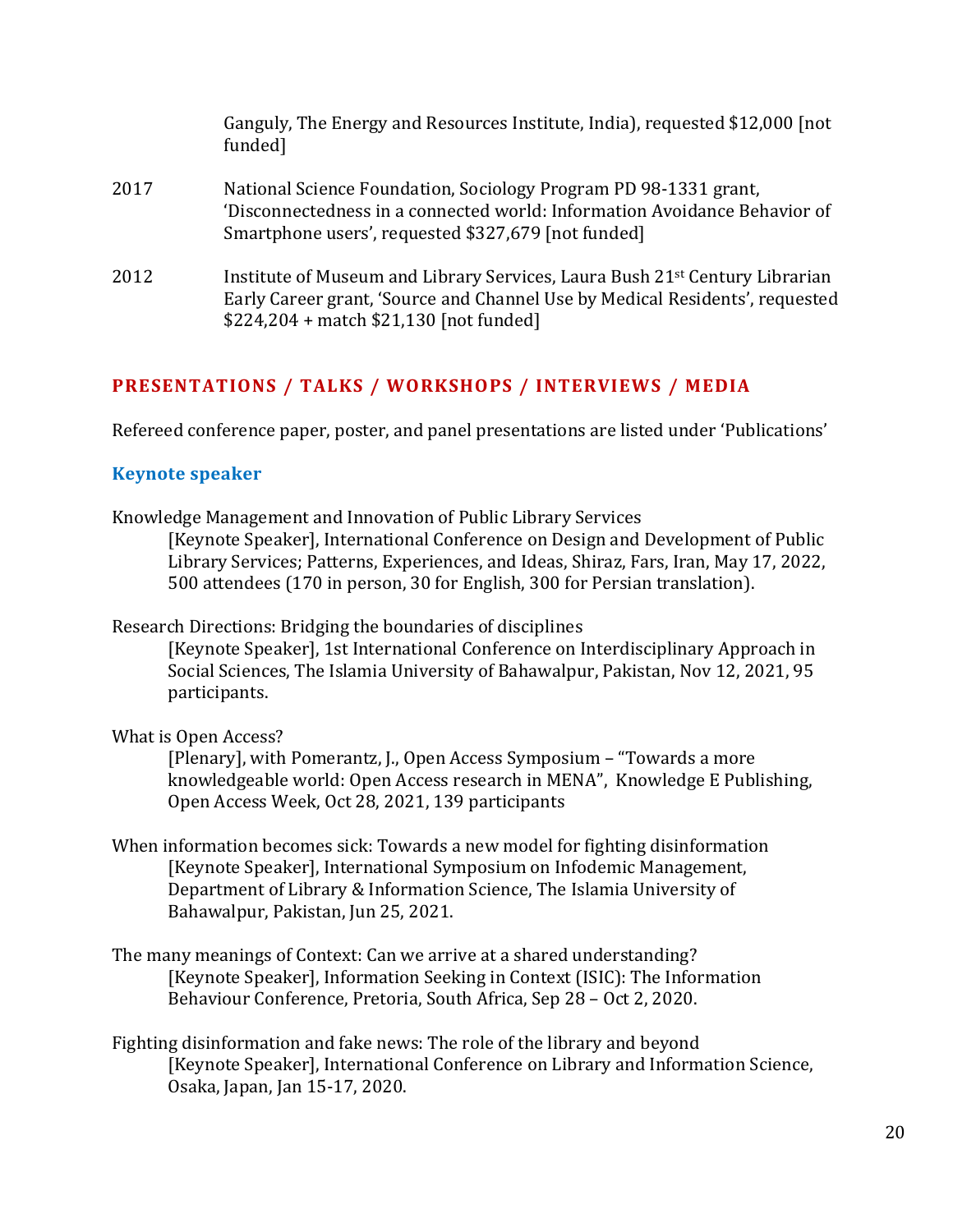Disconnectedness in a connected world: Navigating between the physical and digital contexts

[Keynote Speaker], International Conference on Library and Information Science, Sapporo, Japan, Jan 19-21, 2019.

### **Invited speaker / Webinars / Interviews / Media Mentions**

Talks as President, Association for Information Science & Technology (ASIS&T) [Welcome address] Information Science Summit, Pittsburgh, PA, Oct 28, 2022 (upcoming) along with iFederation leaders O'Connor, L. (President, ALISE) and Erdelez, S. (Chair, iSchools)

[Welcome Address] ASIS&T 24-hour Global Conference (North/South America segment), Apr 26, 2022

[Closing Address] ASIS&T 24-hour Global Conference (Europe/Africa segment), Apr 27, 2022

[Inaugural speech upon taking over as President], Business Meeting, 84th ASIS&T Annual Meeting, Salt Lake City, UT, Nov 1, 2021, https://youtu.be/DtyneyCOd\_I

Meet the Author, 'Engineering to Ikigai: 25 Journeys towards Purpose' (interview by Mangar, N.)

[Media interview in Nepali] Sikkim Chronicle (news portal with 435K followers), Gangtok, Sikkim, India, Mar 4, 2022, 26.7K views, 618 likes, 20 shares

Meet and Greet with Naresh Agarwal: Academic, Painter, Speaker, Author [Book launch of 'Engineering to Ikigai: 25 Journeys towards Purpose'], Rachna Books, Gangtok, Sikkim, India, Feb 22, 2022 (covered in Sikkim Express http://www.sikkimexpress.com/news-details/naresh-agarwal-launches-new-bookengineering-to-ikigai, Feb 24, 2022 and other newspapers/media outlets)

Discover your Ikigai (with Singh, R., & Saha, B. - moderator) [Book talk on 'Engineering to Ikigai: 25 Journeys towards Purpose'], Nanyang Technological University South India Alumni Association, Dec 25, 2021 <https://youtu.be/ECX0yBPJiZA>

Role of information providers in fighting fake news and disinformation [Invited/Chief Speaker, Webinar], Odisha Library Academy, Bhubaneswar, Odisha, India, Jul 17, 2021

#### Fake information and the COVID Infodemic

[Invited Speaker], School of Library and Information Science, Central University of Gujarat, Advance Information Network of Libraries in Gujarat (ADINET), South Asia Chapter of the Association for Information Science & Technology, Gandhinagar, Gujarat, India, Jun 30, 2021.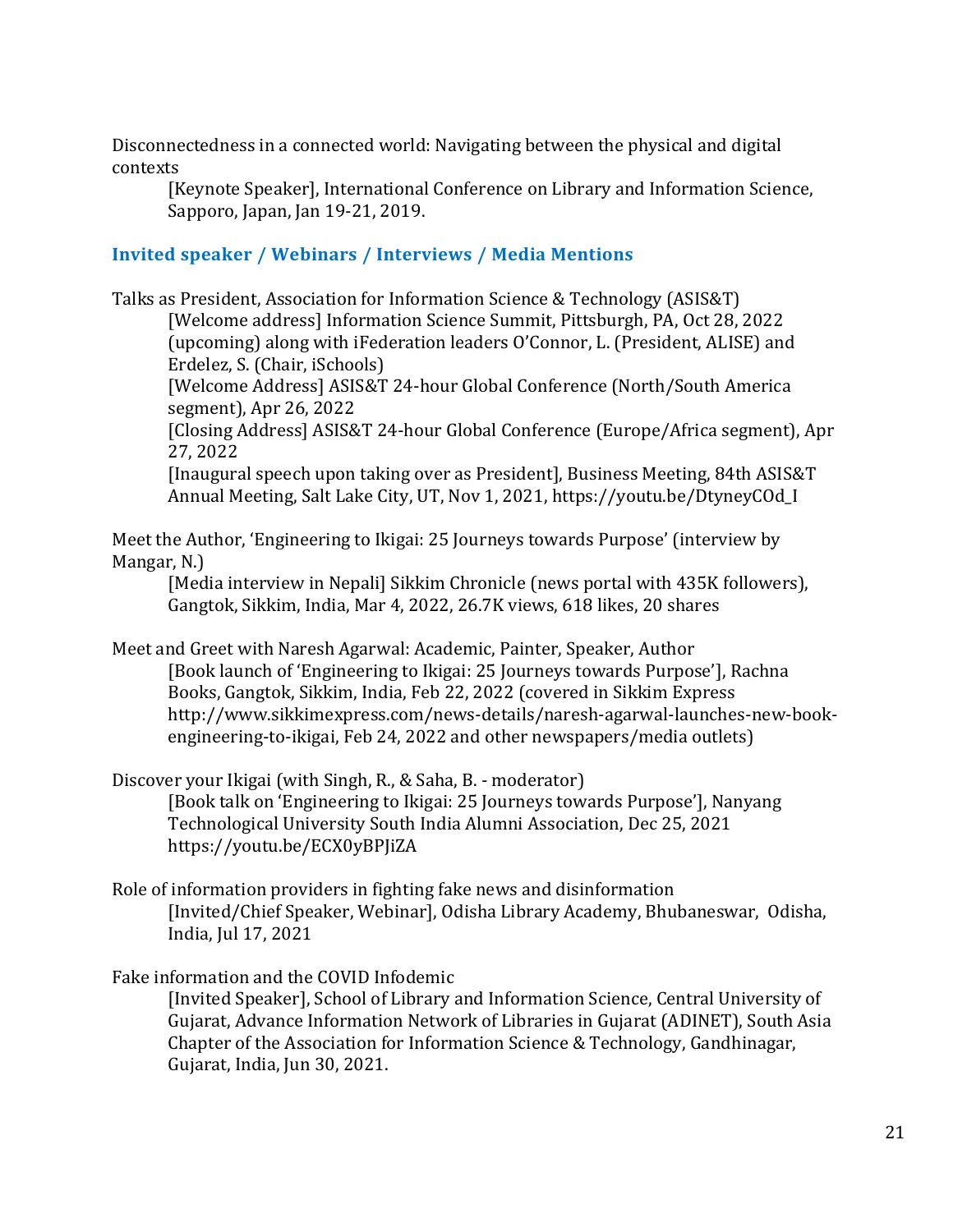An information behavior model on disinformation and fake news [Invited Speaker] 2nd International Conference on Information and Knowledge Management (i-IKM 2021), Dhaka, Bangladesh, Jun 26, 2021. https://youtu.be/9n\_gpKXtaoY

On Life and Journey in Information Science (LIS 484 Theories of Information Science) Interview by Wicks, S., Barker, H., & Roch, S., Apr 14, 2022 Interview by Gardner, P. & Reynolds, J., Mar 12, 2021 Interview by Fisher, A. & Alshaheen, R., Oct 30, 2015

Towards greater student success and engagement [Invited Speaker], ASIS&T McGill Student Chapter Townhall, McGill University, Montreal, Canada, Feb 16, 2021.

From Pandemic to Infodemic: How to fight Disinformation and Fake News [Guest speaker/Webinar; more than 100 participants from Pakistan, India, Malaysia, USA, Canada; covered in various newspapers including The Pakistan Observer and The News], Sir Sadiq Muhammad Khan Library & Department of Library & Information Science, The Islamia University of Bahawalpur, Pakistan, Jan 20, 2021. <https://youtu.be/iqtlStp6tZI>

Knowledge Management for Research Support in University Libraries [Guest speaker/Webinar; more than 100 participants from Pakistan, India, Australia, Nigeria, US, Canada, and Mexico; covered in various newspapers – Daily – the Climax, Siadat, Sadae Pakistan, Wafa, Ilmiatnews, 92 News, UrduPoint], Sir Sadiq Muhammad Khan Library & Department of Library & Information Science, The Islamia University of Bahawalpur, Pakistan, Jan 6, 2021. <https://youtu.be/MSjHoSVco2Y>

Talks as President-elect, Association for Information Science & Technology (ASIS&T) [Invited address] The Librarian Times (TLT), 4th Anniversary Award Night, Dhaka, Bangladesh, Apr 9, 2021 (message published in the TLT 4th anniversary booklet, p.11)

[Talk on ASIS&T] International Conference on Knowledge Management (ICKM 2020), Dec 4, 2020

On being ASIS&T President-elect / Life Journey (interview by Mangar, N.) [Facebook & YouTube premiere; 31.2K views; 1.8K likes; 57 shares], Sikkim Chronicle (news portal with 435K followers), Aug 25, 2020 [Facebook post by the Chief Minister of Sikkim, Aug 23, 2020, 986 likes; 151 comments; 71 shares] [Featured in various newspapers and online portals – Aug 23, 2020: Sikkim Express; Aug 22, 2020: Eastmojo.com, Sikkim Chronicle, Sikkim Reporter; Aug 21, 2020: India New England News] [Simmons University Jun 1, 2021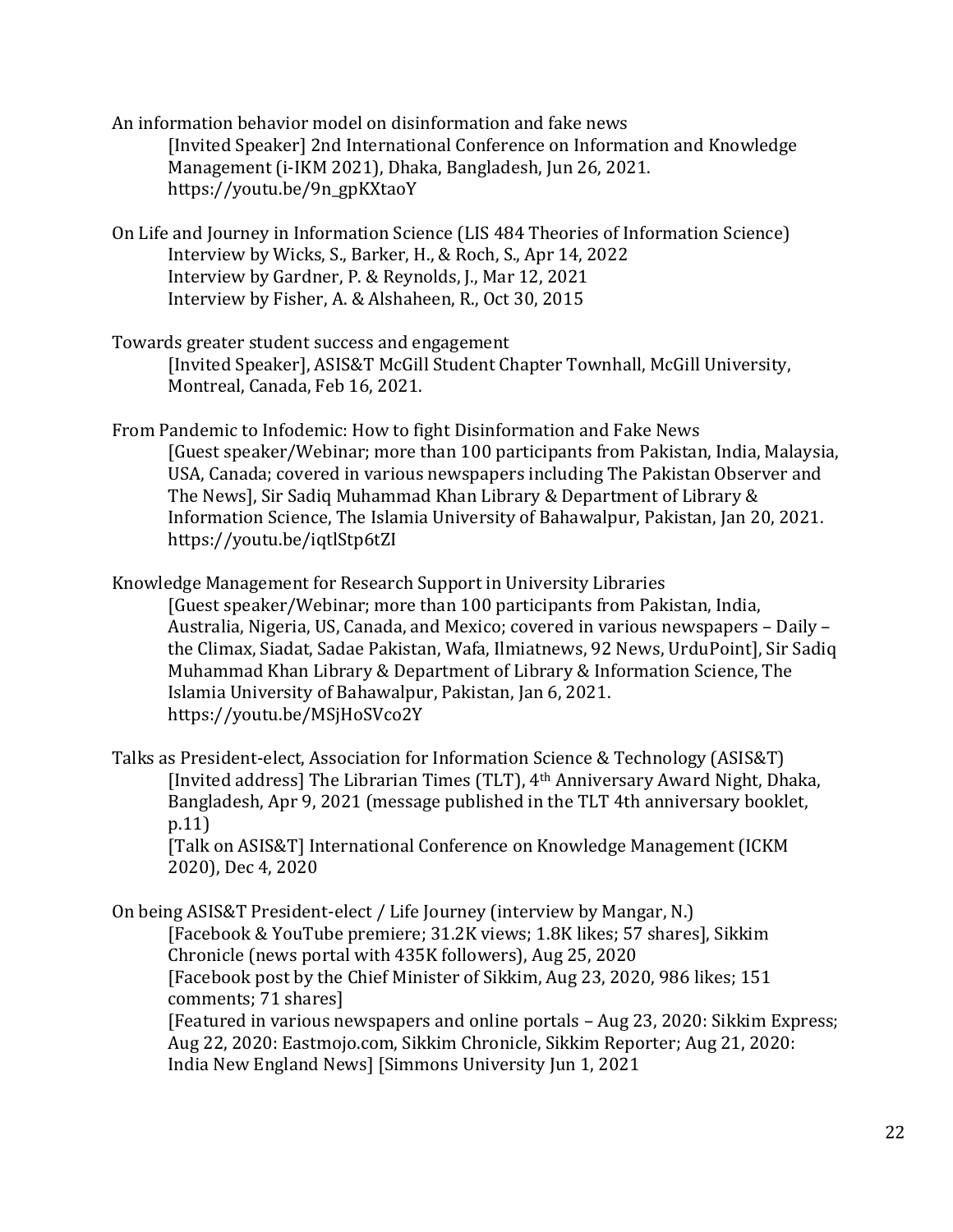[https://www.simmons.edu/news/three-faculty-elected-leaders-professional](https://www.simmons.edu/news/three-faculty-elected-leaders-professional-library-and-information-science-organizations)[library-and-information-science-organizations\]](https://www.simmons.edu/news/three-faculty-elected-leaders-professional-library-and-information-science-organizations)

- Knowledge Management and Innovation of Services in Academic and Research Libraries [Webinar], SVKM's NMIMS (formerly, Narsee Monjee Institute of Management Studies), Mumbai, India, Jul 11, 2020
- Disinformation Generation, Dissemination, and Use: COVID-19 and beyond [Webinar; 214 attendees; covered in various newspapers – Chandigarh Tribune, Dainik Bhaskar, Hindustan Times, Dainik Savera, Ajit and web portals – indianewscalling.com, cityairnews.com], Department of Library and Information Science, Panjab University, Chandigarh, Jun 29, 2020
- Calling Home: Living with the new reality of COVID-19 (with Wangdi, A., & Paljor, K.) [Facebook & YouTube Live; viewed by 5,000 people], EastMojo.com (news portal covering the eight states of north-eastern India with 146K subscribers), May 15, 2020
- Happiness and Mental/Physical Fitness (in Nepali; with Budhathoki, S.C.) [Facebook Live; viewed by 2,200 people], Voice of Sikkimese People (news portal with 170.6K subscribers), Apr 12, 2020.

Disinformation and Fake News: What It Is and How Can We Fight It? (Social Media in the Age of Misinformation, Part 3)

[Webinar], SIG Social Media & South Asia Chapter, Association for Information Science & Technology, Apr 2, 2020

Exploring Context in Information Behavior: Seeker, Situation, Surroundings, and Shared Identities (Meet the Author Series)

[Webinar], Association for Information Science & Technology, Mar 27, 2020

From idea to reality? How to go about implementing Knowledge Management [Featured Speaker], 1st International Conference on Information & Knowledge Management (i-IKM 2019). Dhaka, Bangladesh, Apr 26, 2019.

Information Behavior and Context: Based on my book 'Exploring Context in Information Behavior: Seeker, situation, surroundings, and shared identities'

[Guest lecture]. Theory in Information Science doctoral course. University of Tennessee, Knoxville, Apr 1, 2019.

Understanding Context in Information Behavior: Does Context matter in Research Data Management?

[Invited Speaker], Winter Conference of the New England Chapter of the Association for Information Science & Technology (ASIS&T), Worcester, MA, Jan 11, 2019.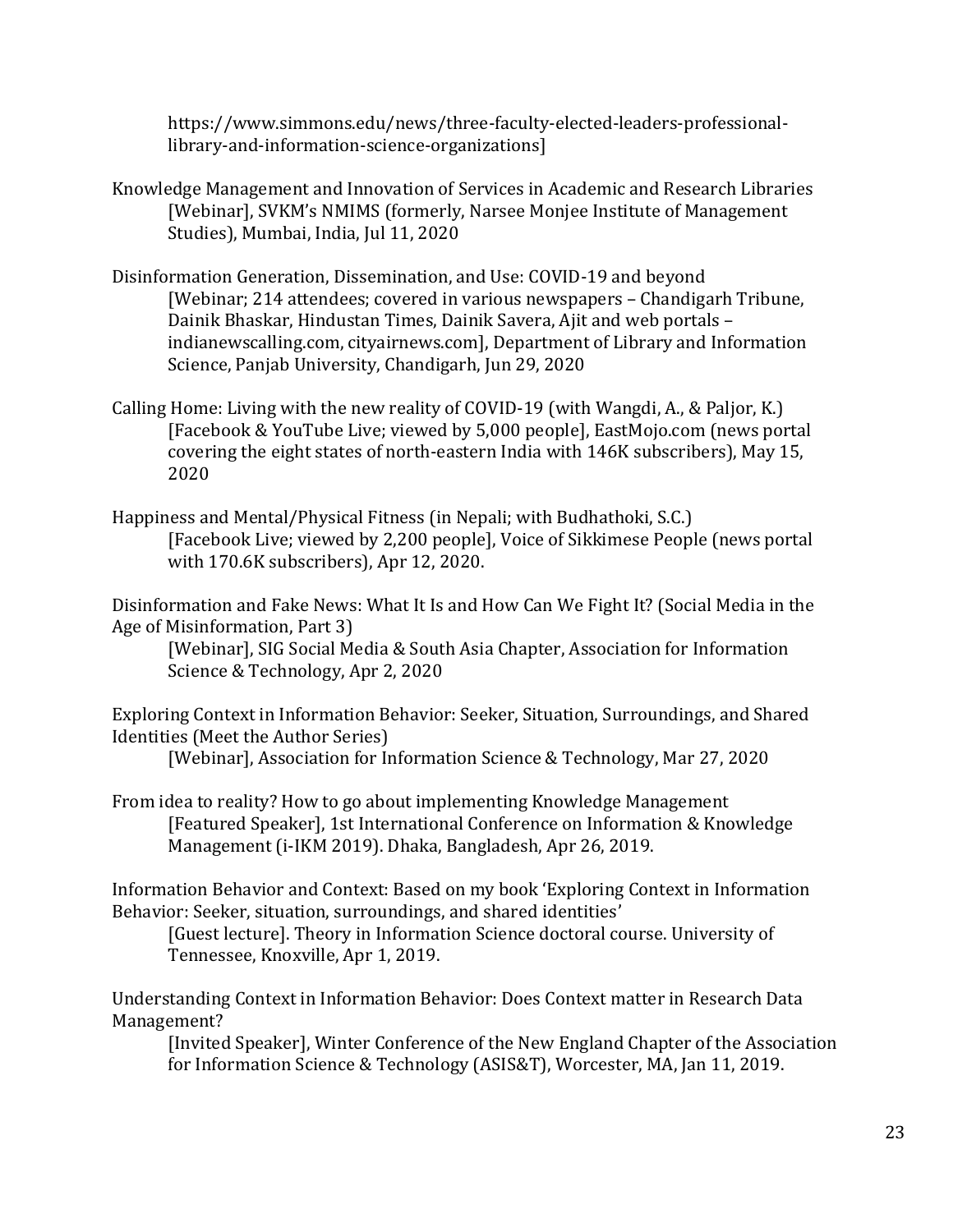Teaching Innovation in Information Science: Curriculum and Course Development [Guest Speaker], Curriculum Development Workshop (Excellence through Innovation: Re-envisioning Information Science through Curriculum in Bangladesh), Institute of Information Sciences, Noakhali Science and Technology University, Noakhali, Bangladesh, Dec 9, 2018.

Individual or organizational point of view: The relationship between Information Behavior and Knowledge Management

[Invited Speaker], 2nd International Conference on Information Management and Libraries. Lahore, Pakistan, Oct 10-12, 2018.

Knowledge retention and transfer in libraries

[Guest Speaker], Social Sciences and History Discussion Group Meeting, ALA Annual Conference, New Orleans, LA, Jun 24, 2018

What do we mean when we talk about Context? Key findings from my book 'Exploring Context in Information Behavior: Seeker, situation, surroundings, and shared identities' [Invited Speaker], First Workshop on Context in Analytics. 34th IEEE International Conference on Data Engineering. Paris, France, Apr 16-19, 2018.

- Q&A with ASIS&T 2017 Annual Meeting Co-Chairs [Speaker, with Erdelez, S.], ASIS&T, Oct 16, 2017
- Career and life skills

[Address to 130 twelfth grade students], Tashi Namgyal Academy, Gangtok, Sikkim, India, Jun 14, 2017

Virtual Meeting of Regional and Student Chapter Leaders [Webinar], Association for Information Science & Technology, Jul 17; Feb 25, 2014

Happiness – relationship with Information, theoretical model, learning outcome [Assembly address; Workshop], Padma Odzer Choeling School, Gangtok, Sikkim, India, Nov 22, 2014 [Webinar], ASIS&T SIG ED, Sep 10, 2013 [Invited speaker], Beta Phi Mu Annual Meeting, Boston, MA, Apr 8, 2013 [Webinar], Library 2.011 worldwide virtual conference, Nov 2-4, 2011

#### Doctoral Students Network

[Plenary], APRU Doctoral Students Conference, Vladivostok, Russia, Jul 17, 2008 [Plenary], APRU Doctoral Students Conference, Tokyo, Japan, Aug 1, 2007

### **Other interviews / media coverage**

Choosing Happiness: An Interview with Naresh Agarwal (with Eubanks, T.)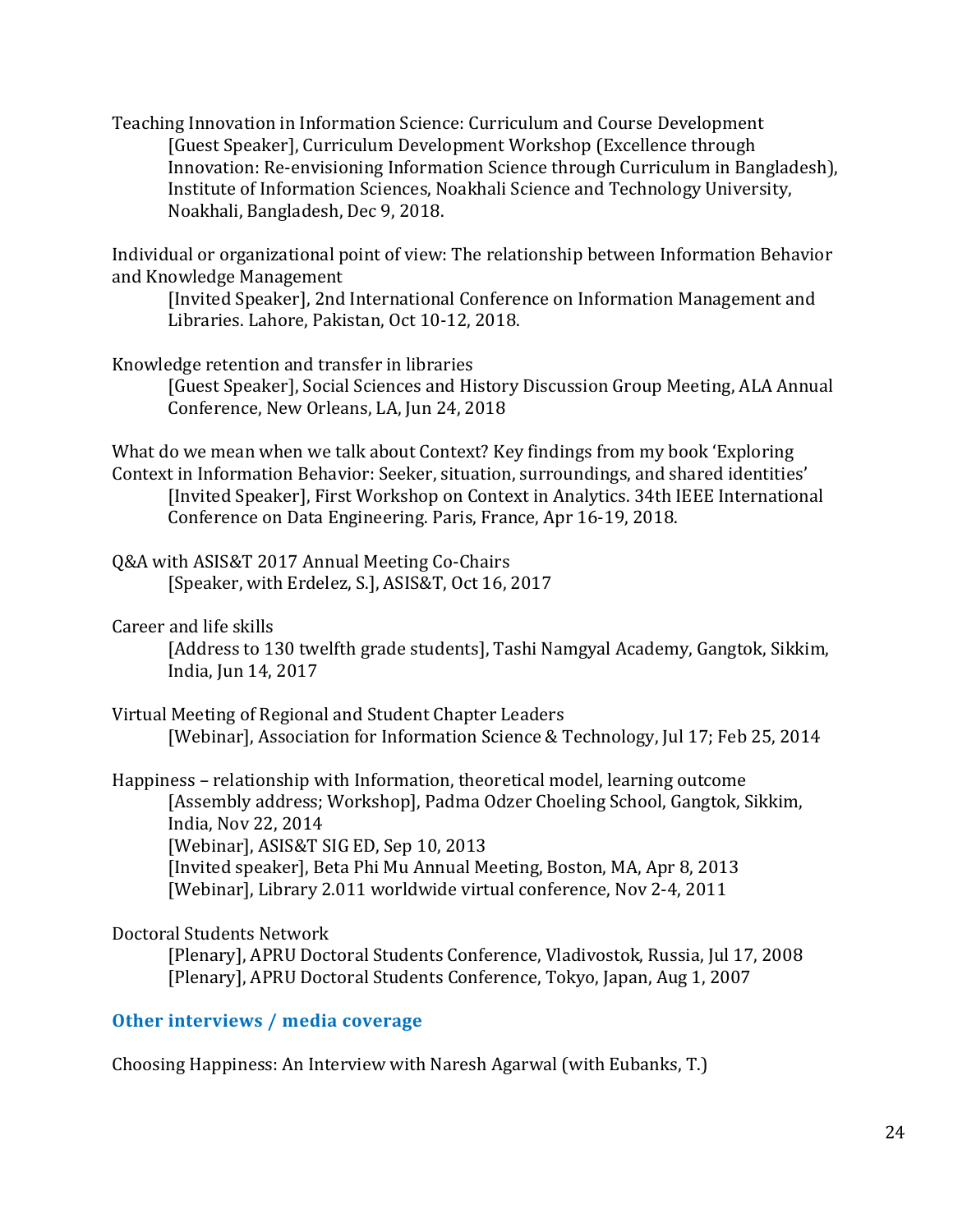Faculty Spotlight, Simmons University, May 5, 2022 https://www.simmons.edu/news/choosing-happiness-interview-naresh-agarwal

Sikkim to Singapore to Simmons: Naresh Agarwal co-authors book on 25 inspiring journeys [Featured in various newspapers and online portals – Dec 6, 2021: Sikkim Chronicle [https://www.thesikkimchronicle.com/sikkim-to-singapore-to-simmons-naresh](https://www.thesikkimchronicle.com/sikkim-to-singapore-to-simmons-naresh-agarwal-co-authors-book-on-25-inspiring-journeys)[agarwal-co-authors-book-on-25-inspiring-journeys,](https://www.thesikkimchronicle.com/sikkim-to-singapore-to-simmons-naresh-agarwal-co-authors-book-on-25-inspiring-journeys) Sikkim Express [http://sikkimexpress.com/news-details/naresh-agarwal-co-authors-book-on-25](http://sikkimexpress.com/news-details/naresh-agarwal-co-authors-book-on-25-inspiring-journeys) [inspiring-journeys,](http://sikkimexpress.com/news-details/naresh-agarwal-co-authors-book-on-25-inspiring-journeys) EastMojo [https://www.eastmojo.com/sikkim/2021/12/06/sikkim-to-singapore-to](https://www.eastmojo.com/sikkim/2021/12/06/sikkim-to-singapore-to-simmons-naresh-agarwal-co-authors-book-on-25-inspiring-journeys/)[simmons-naresh-agarwal-co-authors-book-on-25-inspiring-journeys/;](https://www.eastmojo.com/sikkim/2021/12/06/sikkim-to-singapore-to-simmons-naresh-agarwal-co-authors-book-on-25-inspiring-journeys/) Dec 5 Summit Times; Dec 16 North East Diaries – All India Radio News [https://www.youtube.com/watch?v=s1D0QNVsXNc&t=10m5s\]](https://www.youtube.com/watch?v=s1D0QNVsXNc&t=10m5s)

Three Faculty Elected Leaders of Professional Library and Information Science Organizations

[Announcement], Simmons University, Jun 1, 2021 https://www.simmons.edu/news/three-faculty-elected-leaders-professionallibrary-and-information-science-organizations

25 years of SIA-NOL scholarship: Economic and Social Contribution to Singapore, India and beyond (Singh, R.)

[Mentioned in], Connected to India, Aug 14, 2018 https://www.connectedtoindia.com/25-years-of-sia-nol-scholarship-economicand-social-contribution-to-singapore-india-and-beyond-4449.html

# **Workshops conducted**

- Change Management: Skills for leadership in Universities and Academic Libraries [Post-conference workshop], 1st International Conference on Interdisciplinary Approach in Social Sciences, The Islamia University of Bahawalpur, Pakistan, Nov 24, 2021.
- Interdisciplinary research: Staying within or pushing the boundaries of your field [Pre-conference workshop], 1st International Conference on Interdisciplinary Approach in Social Sciences, The Islamia University of Bahawalpur, Pakistan, Nov 12, 2021 (130 attendees)

How to build a website

[Workshop], North Bennet Street School, Boston, MA, Mar 28, 2013

Doctoral Student Boot Camp: Preparing for Successful Entry to the Job Market [Workshop], ASIS&T Annual Meeting, Baltimore, MA, Oct 26, 2012

Making a Contribution: Process vs. static theories, Concepts, the building blocks of Theory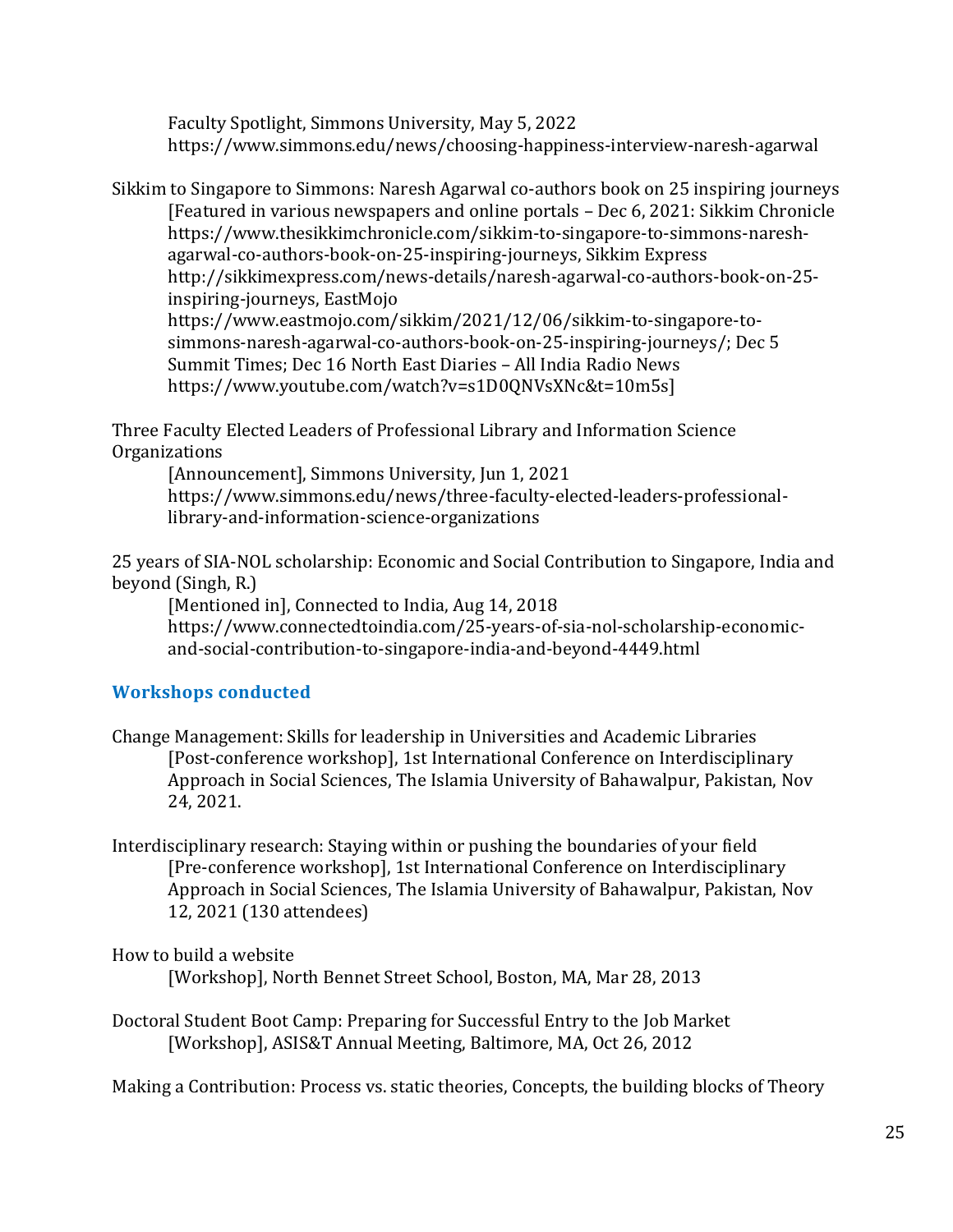[Workshop Co-Chair], iConference 2012, Toronto, Canada, Feb 7, 2012

# **Workshops/Seminars/Symposia attended**

Regularly attend professional development workshops, talks, seminars/webinars, and symposia organized at Simmons University (including lunchtime talks at the School of Library and Information Science, and events by the Center for Excellence in Teaching), events organized by the Chapters and Special Interest Groups of the Association for Information Science & Technology (ASIS&T) and Diversity, Equity, and Inclusion (DEI) workshops on campus and outside.

Attending the "Editorial Summit of the DESIDOC Journal of Library & Information Technology", Aug 5, 2022 (upcoming) organized by the Defence Scientific Information and Documentation Centre, Ministry of Defence, Government of India

Attended the "Exceptional Boards: Strengthening the Governance Team" conference organized by the Center for Association Leadership, San Diego, CA, Oct 14-15, 2021.

### **Selected Campus/Departmental Talks**

Happiness and its relationship with information, Hazel Dick Fellows Panel (with Kamya, H., Amado, A., Verma-Agrawal, M., & Puri, J.), May 6, 2022 https://youtu.be/6SkgQgp0n7c

Quantitative Research workshop, Doctoral Students Association, Mar 25, 2022, 1 hour 40 minutes, https://youtu.be/xqD3WgcYoMM

Overview of ASIS&T, Fall '21 Open House, ASIS&T Student Chapter at Simmons University, Sep 17, 2021.

Launch of the Information Science & Technology (IS&T) Lab (with IS&T faculty), ASIS&T Student Chapter at Simmons University, May 7, 2021.

Support Student Well-Being and Attention with Contemplative Practices, Pivotal Pedagogy Session (with Maguire, S. and Thomas, R.), Simmons Center for Excellence in Teaching, Apr 28, 2021

Roundtable with Associate Professors [Invited by President Lynn Wooten to co-lead], Dec 16, 2020

Information Behavior and Knowledge Management (lightning talk on my research area), COCIS Faculty Retreat, Aug 29, 2019

5th Annual Summer Teaching Institute (Simmons Center for Excellence in Teaching and Harvard Medical School's Office of Postdoctoral Fellows) [Faculty Presenter / Discussion Facilitator], Aug 5-8, 2019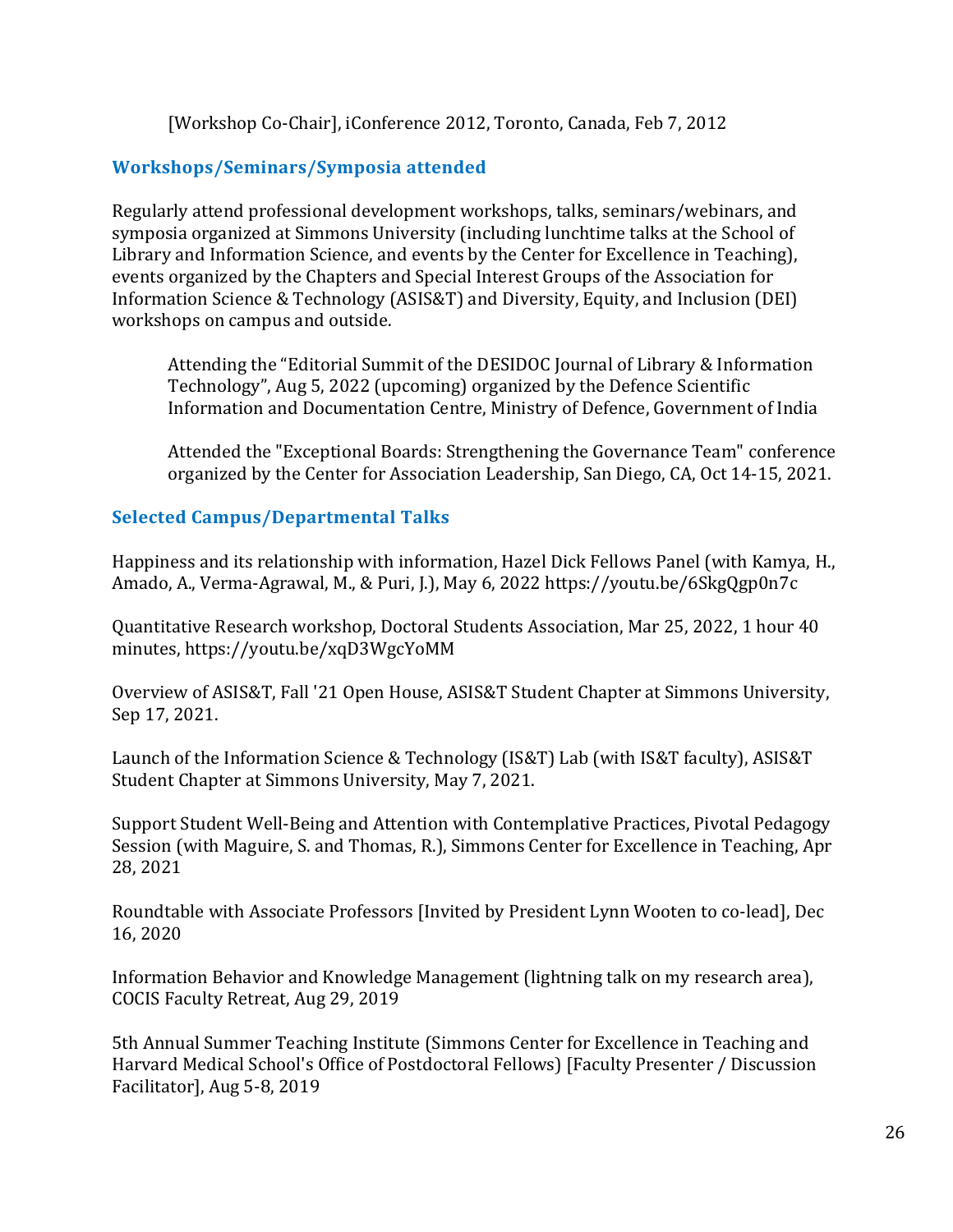Research Colloquium Lunchtime Lecture

Embracing diversity through oneness and love: the poems and writings of Kabir [Speaker], Nov 10, 2016

How can professional associations continue to stay relevant? Knowledge Management to the rescue [Speaker], Oct 6, 2016

Life Lessons: Impermanence and the Power of Now [Speaker], Sep 30, 2015

Use of touch devices by toddlers or preschoolers? Observations and Findings from a single-case study [Speaker], Mar 17, 2015

Implementing Knowledge Management in Colleges and Universities [Speaker], Apr 8, 2014

Making sense of Sense-Making: tracing the history and development of Dervin's Sense-Making methodology [Speaker], Oct 18, 2012

Verifying survey items for Construct Validity: A two-stage Sorting Procedure for Questionnaire Design in Information Behavior Research [Speaker], Oct 6, 2011

Issues in Open Access [Panelist], Oct 18, 2010 Information Visualization and Visual Information Management [Panelist], Feb 23, 2010

Delineating the boundary of 'Context' in Information Behavior: Towards a Contextual Identity Framework [Speaker], Oct 15, 2009

Hosting synchronous sessions using GoToMeeting in an online course [Speaker], Enhanced Teaching with Technology Day, Nov 18, 2013

Experiences at the ASIS&T Annual Meeting [Panelist], Student Chapter, Nov 15, 2012

How to be different similar? [Speaker] GSLIS Talks: Ideas Worth Spreading, TED-style talk, LISSA end-of-semester party, Apr 27, 2012.

Succeeding in poster presentations in conferences [Panelist], Apr 15, 2011

### **SCHOOL/DEPARTMENTAL SERVICE – SLIS**

Director, Information Science & Technology (IS&T) Concentration, 2019 – Along with IS&T faculty, started the IS&T Lab cocis.simmons.edu/sites/istlab, 2021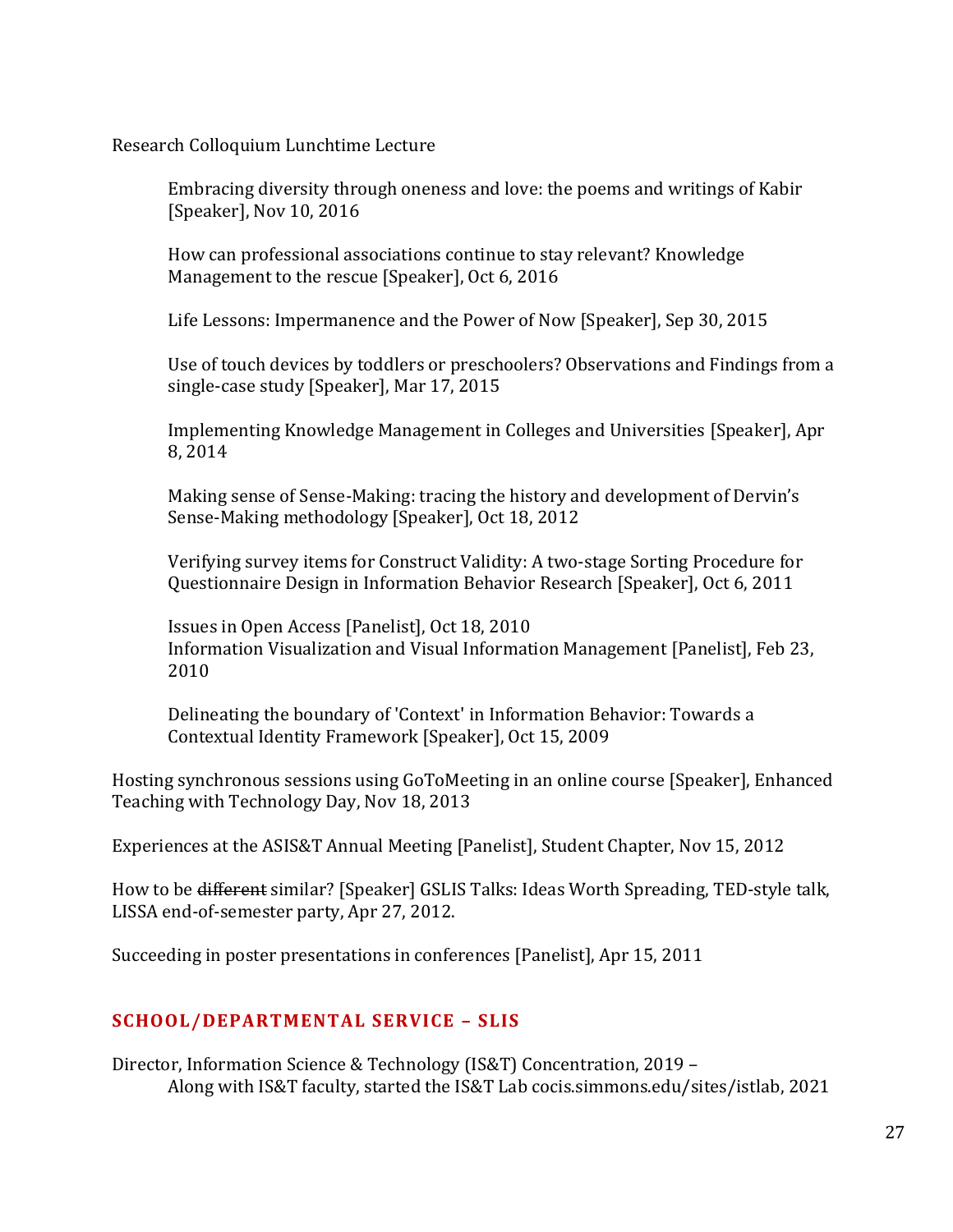Member, SLIS Academic Leadership Team, 2019 –

Panel on Adjunct Review and Recommendation (PARR), Member 2022-2024 (upcoming), 2015-2016, 2013-2014, Chair 2014-2015

Promotion & Tenure sub-committees

Local promotion and tenure committee for tenured faculty member coming up for promotion, Chair, 2022-2023 Mid-point review committee for faculty review, Member, 2022-2023, 2021-2022, 2020-2021 Fifth-year peer observation committee for faculty review, Member, 2022-2023 First-year review committee for faculty review, Chair 2020-2021, Member 2019 – 2020, 2015-2016 Tenure committee for faculty member coming up for tenure, Chair, 2019 – 2020

Member, Allen Smith Symposium Organizing Team, 2020-2021

Member, SLIS COVID-preparedness Task Force, 2020

Periodic Developmental Multi‐Year Review (PDMYR) committee For tenured faculty member, Chair, 2017-2018

Mentor to faculty member, 2018 –

SLIS Doctoral Committee Member 2018 - 2021

```
Doctoral Advising
```
Doctoral Dissertation Committee Chair Alyn Gamble 2022 – Zhan Hu 2020 – Bedour Alshakhs 2018–2019 (defended Dec 2018) Doctoral Dissertation Committee Member Alyn Gamble 2021 – 2022 (defended proposal Dec 2021) Farraj Alsaeedi 2020 – 2022 (defended May 2022) Watinee Sae-Lim 2017 – (proposal Apr 2018) Reham Alshaheen 2016–2017 (defended Oct 2018; proposal May 2017) Peishan Bartley 2012–2017 (defended Jun 2017) Doctoral Comprehensive Exams Committee Chair Zhan Hu 2020 Doctoral Comprehensive Exams Committee Member Farraj Alsaeedi 2019 Doctoral Adviser Jennifer Sunoo, 2021 –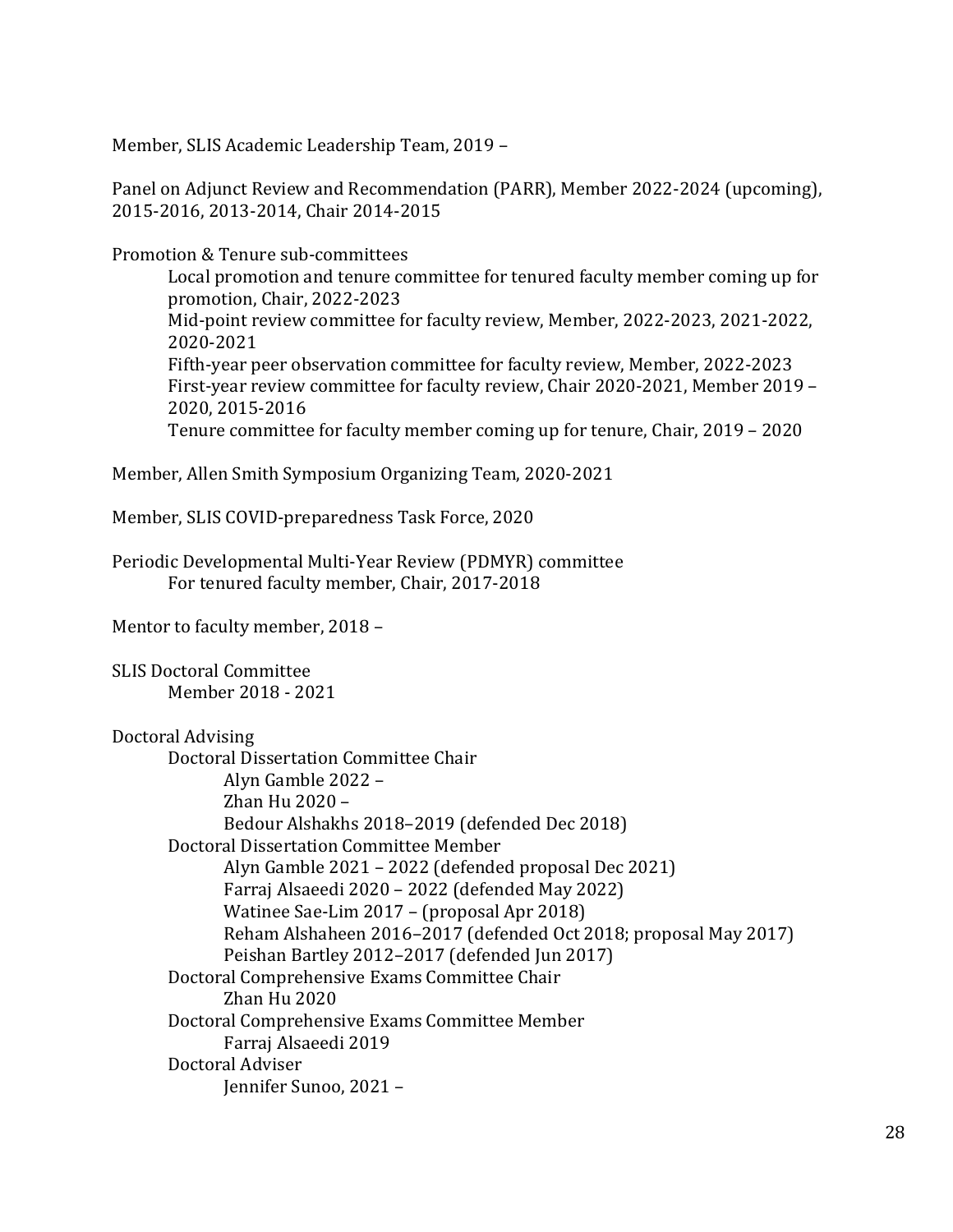Chris Kaufmann 2020 – Zhan Hu 2016 –

Self-Study Chapter Committee for Accreditation visit by American Library Association's Committee on Accreditation

Standard V: Administration, Finances, and Resources Committee, 2016-2017

Human Information Behavior Research Group Member, 2016 –

#### Curriculum

Led the faculty initiative to unfreeze the Information Science and Technology (IST) Concentration, 2019 (approval voted by faculty) Member, Ad Hoc Technology Committee, 2017-2018 Member, Curriculum Committee, 2016-2018, 2010-2012 Member, Committee on Curriculum meeting reconfiguration, 2010 Member, Technology faculty ad hoc group, 2010–2014 Member, Users & Information Design area, 2010 Program Faculty, Information Science and Technology (IS&T) Concentration (led IS&T Online), 2014–2017 Member, Online Advisory Committee (formerly, Online Education Committee), 2014–2016 Working with Simmons Online in developing courses with online best practices (including team-taught online courses), 2014 – Program Faculty, Computer Science undergraduate program, 2014–2016 Co-Chair, Technology Core Implementation Committee, 2013–2014

Technology Advisory Committee, Member, 2012-2013 Faculty Search Committee Cultural Heritage Informatics position, 2015-2016 Technology and Organization position, 2013 Information Design and Technology position, 2011-2012

Faculty Policy Manual Implementation Guidelines Working Group, Member 2010-2011

Outcomes and Assessment Committee, 2009-2010

Others

Member, Planning Committee, International Open Access Week, 2010

#### **SERVICE TO COLLEGE - COCIS**

COCIS representative to University Faculty Senate, 2018 - 2022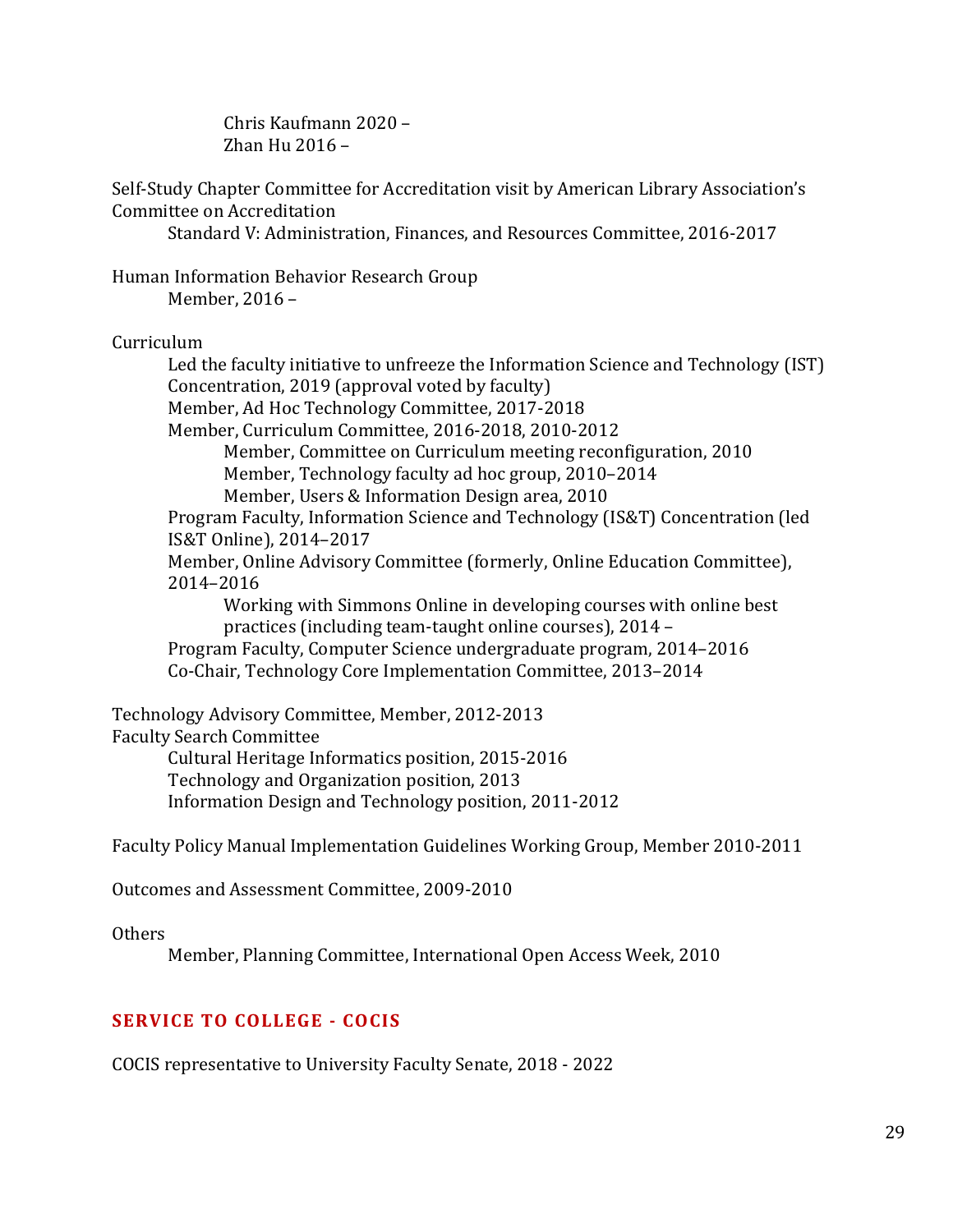Member, Group exploring new programming initiatives, 2022 -

COCIS Academic Technology Manager Search Committee Member, Search Committee, College of Organizational, Computational, and Information Sciences, 2021

Periodic Developmental Multi‐Year Review (PDMYR) committee For Professor at the Division of Mathematics, Computing, and Statistics, 2020-2023

### **SERVICE TO UNIVERSITY – SIMMONS**

Simmons Faculty Senate, Senator, 2018 –2022

Center for Faculty Excellence Advisory Committee, Member/Senate Representative, 2021 -

Simmons Online Strategy Steering Committee, Member, 2020 -

Academic Technology Committee, Member, 2017-2020, 2012-2016, 2010-2011 Faculty Representative, TurnItIn Core Team, 2013-2014 Member, Moodlerooms sub-committee, 2011

Faculty of Color Meeting, Member, 2016 –

Hearing Committee, Member, 2015-2016

Health Informatics Task Force, Member, 2009-2013 Health Informatics Certificate Program, School of Nursing, approved, 2012

Others

Marshal, Doctoral Hooding Ceremony 2022; Graduate Commencement Ceremony, 2019, 2018, 2016, 2015; Graduate Convocation Ceremony 2021

#### **SERVICE TO PROFESSION**

#### **Association for Information Science & Technology (ASIS&T)**

President, 2021-22 (Past-President 2022-23; President-elect 2020-2021) Member, Board of Directors, 2020-2023 Member, Executive Committee, 2020-2023 Member, Budget & Finance Committee, 2020-2023 Board Liaison to the Publications Committee, 2020-2021 Member, Search Committee, Editor-in-Chief, Annual Review for Information Science & Technology (ARIST), 2021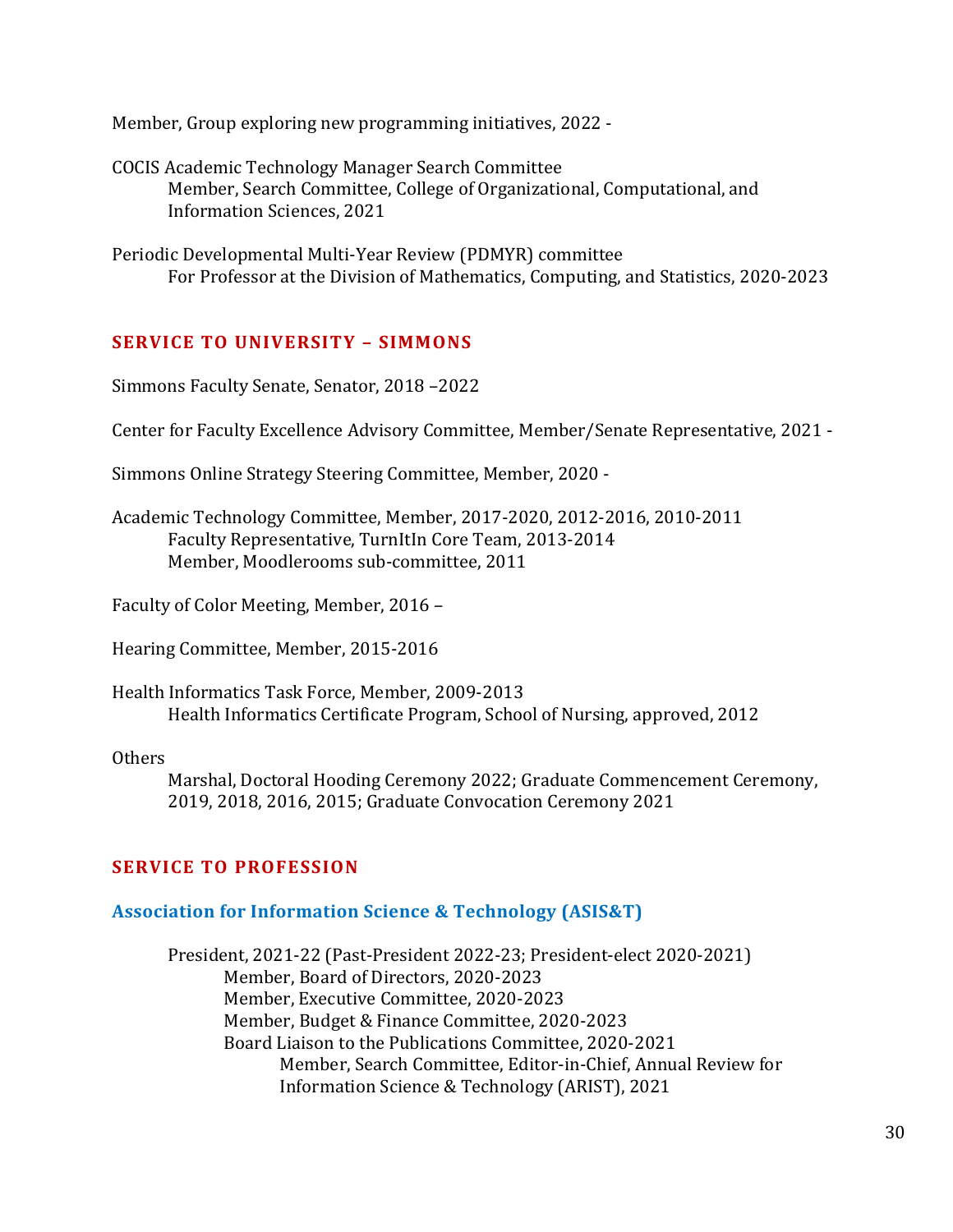Member, Selection Jury, New Leaders Program, 2021-2022 Leader, iFederation (along with Chair, iSchools and President, ALISE), 2021- 2022

Founder and Adviser, South Asia Chapter, 2018 -

Chair-elect, SIG KM, 2019-2020 Secretary/Treasurer, SIG KM, 2018-2019

Member, Jury, Best Poster Award, ASIS&T Annual Meeting, 2020 Member, Professional Development Committee, 2019 Member, Membership Committee, 2017-2018, 2014-2015 Mentor for New Leader Awardee, 2017-2018 [spearheaded effort to start the South Asia Chapter of ASIS&T] Member, Jury, Clarivate Analytics Doctoral Dissertation Proposal Award, 2018 Member, Jury, SIG USE Elfreda Chatman Research Award & Innovation Award, 2018, 2017

Chair, Membership Committee, 2015-2017 Chair, Jury, Watson Davis Award, 2016, 2017 Member, Nominations Committee, 2014-2015 Member, ASIS&T Strategic Planning Group, 2014-2015 Member, Social Media Advisory Group, 2014-2015 Member, Jury, James M. Cretsos Leadership Award, 2015

Board of Directors, Member, 2012 – 2014 Nominee, Director at Large, 2016

Chapter Assembly, Director 2013 – 2014; Deputy Director 2012-2013 Chair, Jury, Regional Chapter of the Year Award, 2014, 2013 Ex-officio member, Awards & Honors committee, 2013–2014 Ex-officio member, Leadership committee, 2013–2014 Ex-officio member, Membership committee, 2013–2014 Member, Jury, New Leaders Award, 2013

Special Interest Groups, 2009-2013

Education for Information Science, Past Chair 2012-2013, Chair 2011-2012, Chair-elect 2010-2011, Treasurer 2010

Health, Past Chair 2011-2012, Chair 2010-2011, Chair-elect 2009-2010

Social Informatics, Vice Chair 2009-2010

Student Chapter Representative to Chapter Assembly, 2010-2012; Alternate Representative 2009-2010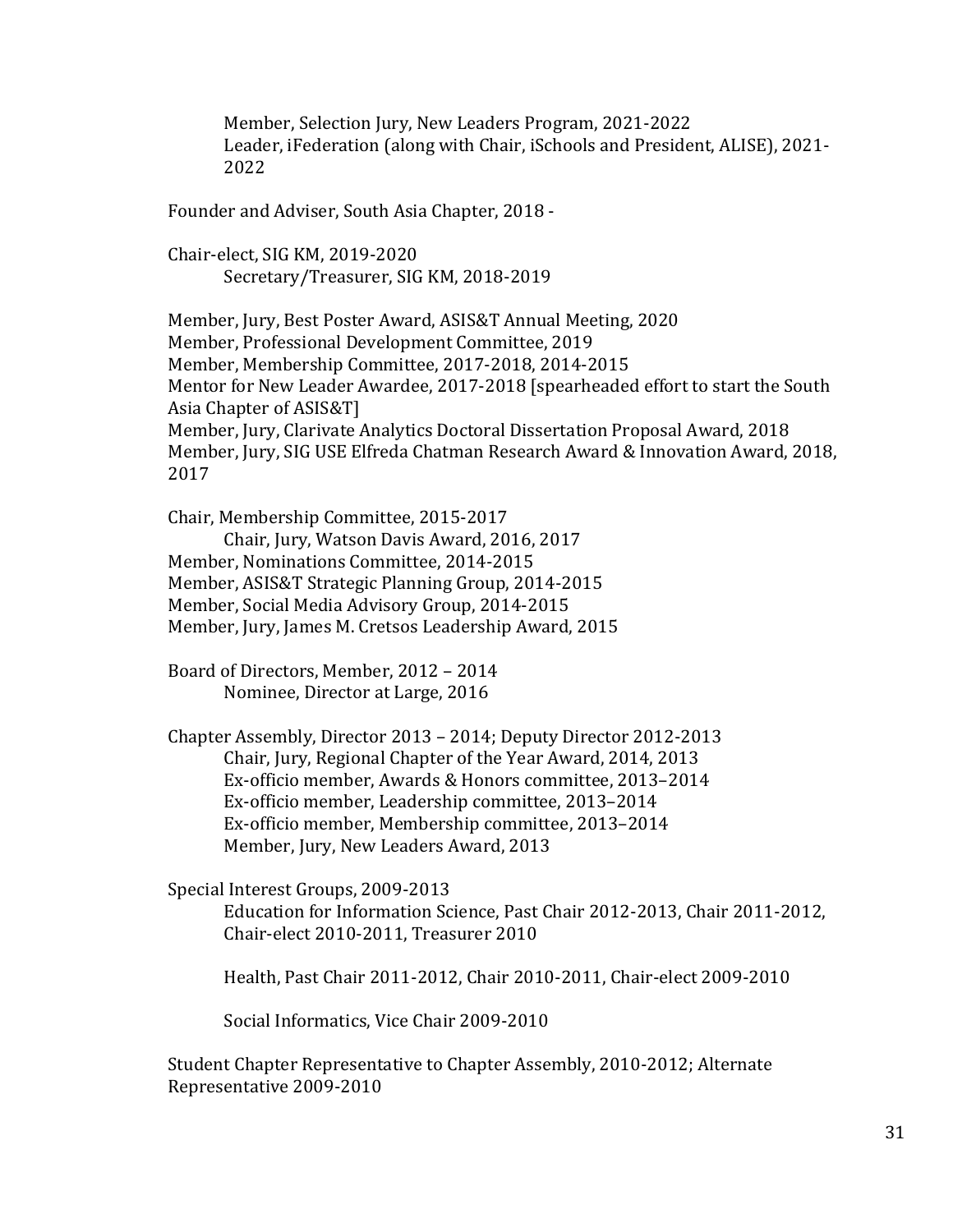Organizer, Student Reception, 2012, 2011 Jury, Student Chapter of the Year Award, Chair 2012, Liaison 2011, Member 2010

Ex-officio member, Membership committee, 2010-2012

Simmons Student Chapter, Co-faculty Advisor, 2009-2010

### **Conference Chair**

| Chair, Track - Covid-19 pandemic and library services                      |
|----------------------------------------------------------------------------|
| National Institute of Library and Information Sciences (NILIS) Research    |
| Symposium, University of Colombo, Colombo, Sri Lanka, Jan 23, 2021         |
| Chair, Track - Knowledge Management in Organizations and Society           |
| International Conference on Knowledge Management, Durham, NC, Dec 3-5,     |
| 2020                                                                       |
| Co-Chair, Posters                                                          |
| ASIS&T Annual Meeting, Pittsburgh, PA, Oct 23-28, 2020                     |
| Conference Chair                                                           |
| International Conference on Library and Information Science, Osaka, Japan, |
| Jan 15-17, 2020                                                            |
| Conference Co-Chair                                                        |
| International Conference on Library and Information Science, Sapporo,      |
| Japan, Jan 19-21, 2019                                                     |
| Co-Chair, Panels/Workshops/Visual Presentations                            |
| ASIS&T Regional Conference, Cambodia, Jan 3-4, 2019, 2018-2019             |
| Attended Asia Pacific Chapter meetings to assist in conference planning    |
| Conference Co-Chair                                                        |
| ASIS&T Annual Meeting, Washington, DC (Crystal City, VA), Oct 27-Nov 1,    |
| 2017 [Yearlong effort with over 250 hours of work]                         |
|                                                                            |

### **External Evaluator for Tenure**

University of Michigan Medical School (Department of Learning Health Sciences), 2020 University of South Carolina (School of Library and Information Science), 2019 McGill University (School of Information Studies), Canada, 2018 Pratt Institute (School of Information), 2016

### **External Examiner for Ph.D.**

Pondicherry University (Department of Library and Information Science), India, 2022

Nanyang Technological University (Wee Kim Wee School of Communication and Information), Singapore, 2020

University of Hong Kong (Faculty of Education), Hong Kong, 2019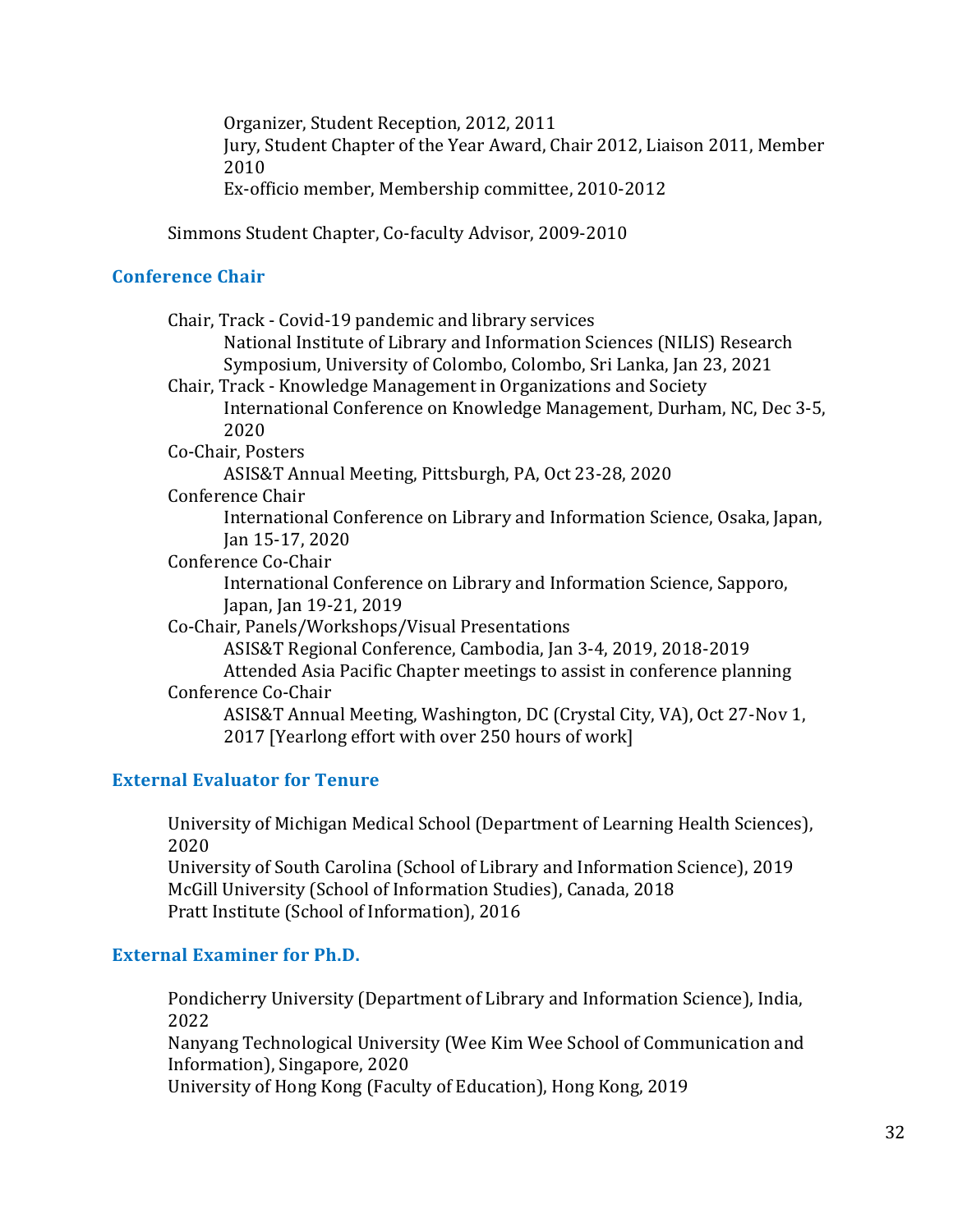Bharathiar University (Research and Development Centre), India, 2019 University of the Punjab (Dept. of Information Management), Pakistan, 2019, 2017 McGill University (School of Information Studies), Canada, 2015 Syracuse University (School of Information Studies), 2015

#### **Other**

Boston Medical Library – Harvard Countway Library of Medicine, Member, Working Group, Outreach services of the Library of the Future, 2013-2014

New England College of Optometry / New England Eye Institute, Member, Working Group, Technology in Educational / Electronic Health Records, 2009-2010

Association of Pacific-Rim Universities Doctoral Students Network, Advisor 2009- 2010, Chair 2007-2009, Executive Committee Member 2006-2007

National University of Singapore

Graduate Students Society, Director, Academic, Research and Cultural Affairs, 2006-2007 Information Management Lab, In-charge, 2005-2009

Nanyang Technological University, Singapore Debating Society, President, 1998-1999

Tashi Namgyal Academy, Gangtok, Sikkim, India, School Captain, 1994

All Sikkim Students' Association, Gangtok, Sikkim, India, Vice President, 1994

#### **SERVICE TO COMMUNITY**

Project Oneness World, [www.projectonenessworld.com](http://www.projectonenessworld.com/)

Launched a project to gather human stories through interviews to inspire other human stories, and to connect people with the knowledge of people and resources to help achieve their life goals, 2018 –

(interviewed: Eileen Abels, Laila Marouf, Michele Cloonan, Toni Carbo, Tom Wilson, Brenda Dervin, Michael Buckland, Carol Tenopir)

#### **MEMBERSHIP IN EDITORIAL BOARD / PROGRAM COMMITTEE**

Co-Editor

(with Kathleen Campana) Special Issue on 'Learning in low-tech, information-rich environments', Information and Learning Sciences, 2019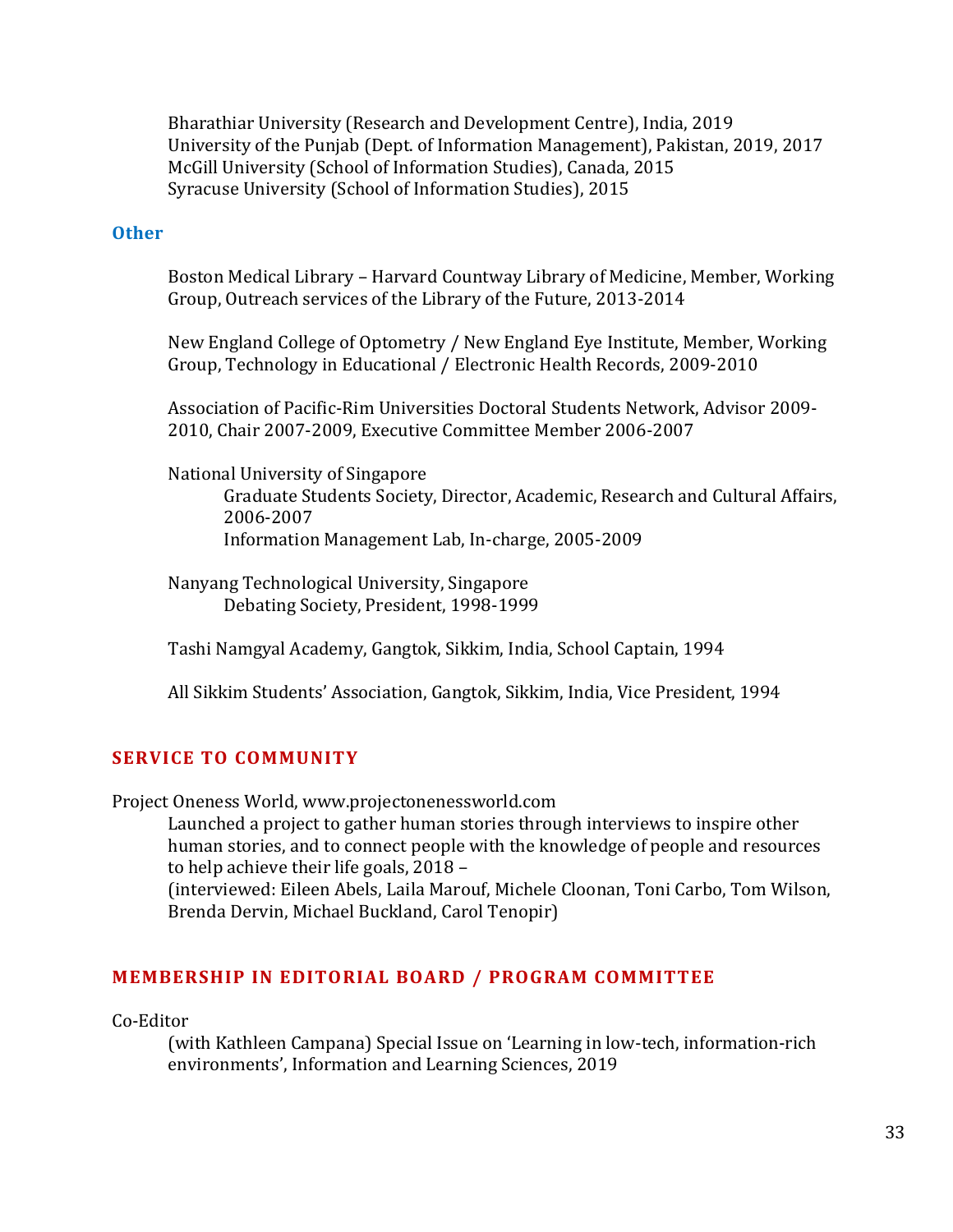(with Sanda Erdelez) Proceedings of the 80<sup>th</sup> Annual Meeting of the Association for Information Science & Technology, 2017

#### Editorial Board

Current

DESIDOC Journal of Library & Information Technology, 2022 – Asian Journal of Information Science and Technology, 2021 – Journal of Information Management and Practices, 2021 – WikiJournal of Humanities, 2019 – Journal of Information and Knowledge Management, 2017 – International Journal of Knowledge Content Development & Technology, 2013 – Journal of Knowledge & Communication Management, 2013 –

#### Past

International Journal of Information Services and Technology, 2014 – International Journal of Information Research, 2011 –

#### Article Editor

SAGE Open, 2019

#### Associate Editor

Open Access Directory, 2014 –

#### Program Committee

ASIS&T Annual Meeting

Reviewer, Pittsburgh, PA, Oct 29 – Nov 1, 2022 Reviewer, Salt Lake City, UT, Oct 29 – Nov 2, 2021 Reviewer, Pittsburgh, PA (Virtual), Oct 23-28 2020 Reviewer, Melbourne, Australia, Oct 19-23, 2019 Reviewer, Vancouver, BC, Canada, Nov 9-14, 2018 Conference Co-Chair, Washington, DC (Crystal City, VA), Oct 27 – Nov 1, 2017 Reviewer, Copenhagen, Denmark, Oct 14-18, 2016 Metareviewer, St. Louis, MO, Nov 6-10, 2015 Information Retrieval, Session Chair/Metareviewer, Seattle, WA, Nov 3, 2014. Information Use & Analysis track, Montreal, Canada, Nov 1-6, 2013 Interaction track, Baltimore, MD, Oct 26-30, 2012 Information Behavior track, New Orleans, LA, Oct 9-13, 2011

ASIS&T Regional Conference, Cambodia, Jan 3-4, 2019 Co-Chair, Panels/Workshops/Visual Presentations, 2018-2019

National Institute of Library and Information Sciences Research Symposium, Colombo, Sri Lanka Member, Program Committee, NILIS, Dec 20, 2021 Session Chair / Member, Program Committee, NILIS, Jan 23, 2021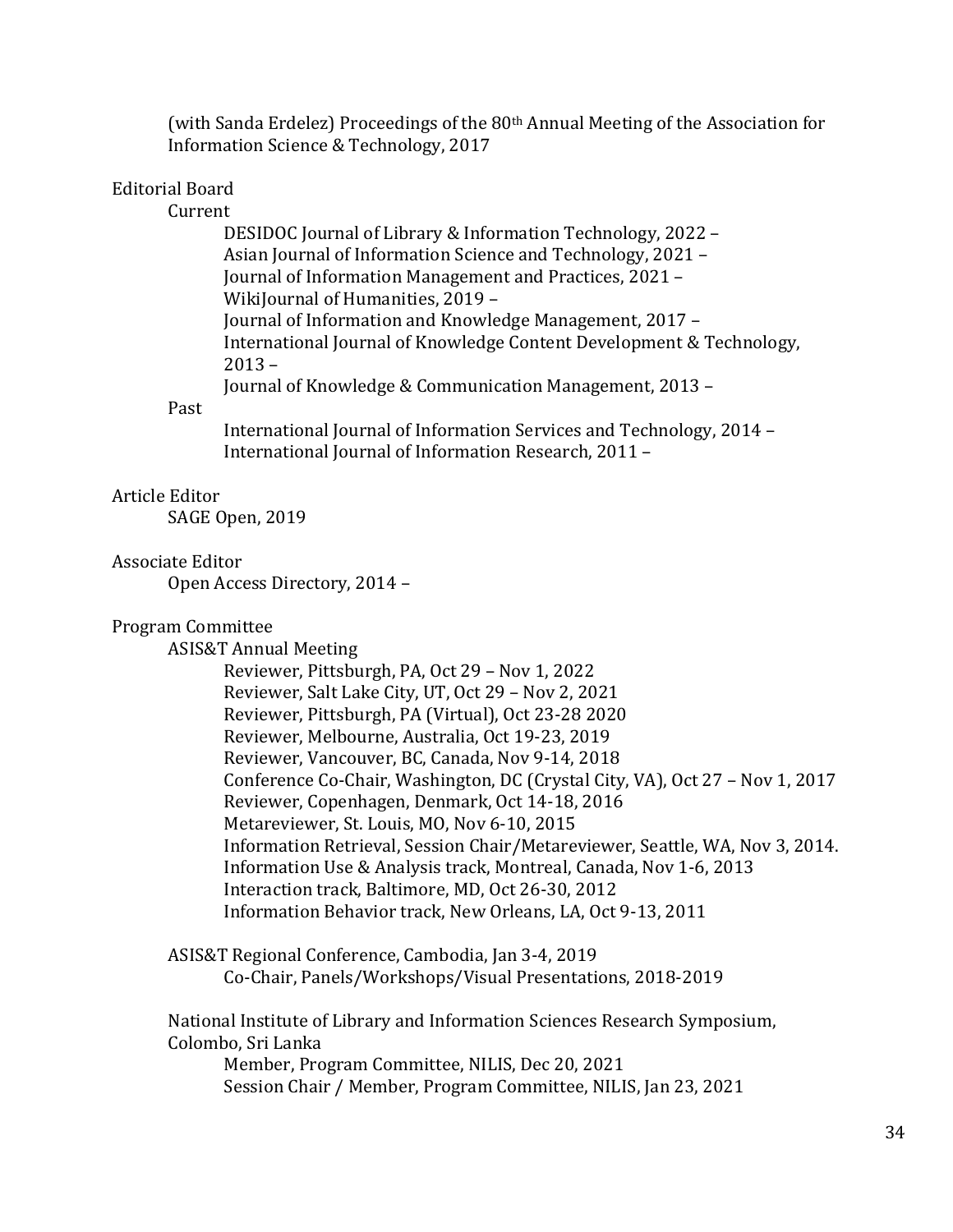International Council on Knowledge Management (ICKM) Member, Program Committee, ICKM 2022, Potsdam, Germany, Jun 23-24, 2022 Track Chair, KM in Organizations and Society, ICKM 2020 Session Chair, ICKM 2020, Dec 3-4, 2020 Member, Program Committee, ICKM 2020 Member, International Advisory Board, ICKM 2018, 2019, 2020

2nd International Conference on Information Management & Libraries, Lahore, Pakistan, Oct 10-12, 2018 Member, International Steering Committee

iConference, Philadelphia, PA, Mar 20-23, 2016

FTRA International Conference on Information Technology Convergence and Services, Gwangju, Korea, Sep 6-8, 2012

#### **REVIEWING**

Research Grants

Social Sciences and Humanities Research Council of Canada (SSHRC), 2022 Croatian Science Foundation (HRZZ), 2015

#### Journals

Journal of the Association for Information Science & Technology, 2011-2013, 2020 Aslib Journal of Information Management, 2019, 2021 Computers in Human Behavior, 2019 VINE: The journal of information and knowledge management systems, 2018, 2014- 2016 International Journal of Knowledge Content Development & Technology, 2013-2016 Preservation, Digital Technology & Culture, 2014 Education for Information, 2014 Library and Information Science Research, 2012 Information & Management, 2006-2012 Journal of E-Commerce Research, 2010 European Journal of Information Systems, 2007

Conference Papers

ASIS&T Annual Meeting, 2011- 2022, ongoing International Conference on Information Systems, 2006-2009; 2015 FTRA ITCS Conference, 2012 Americas Conference on Information Systems, 2007 HCI International Conference, 2006